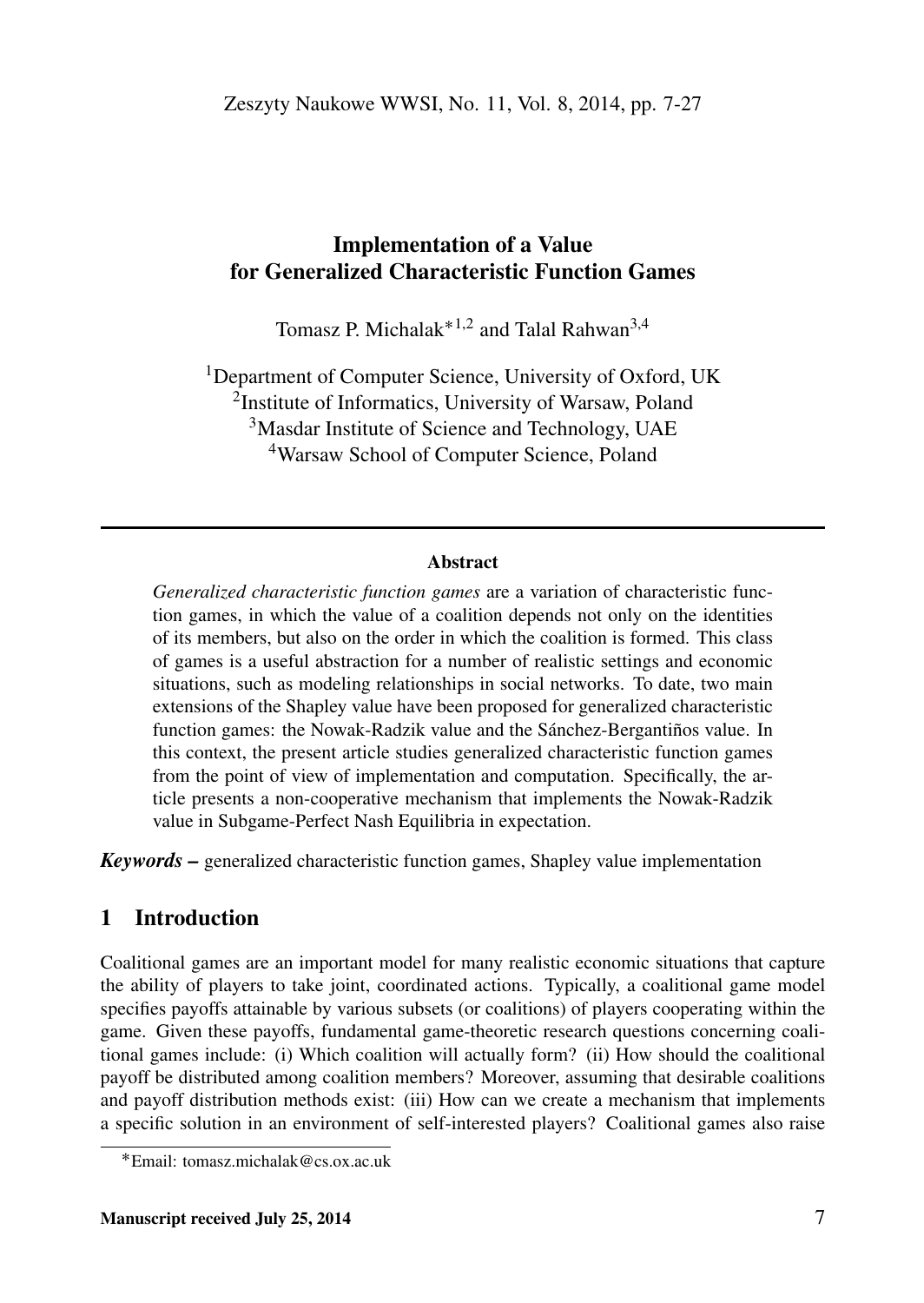many important questions from the computer-science perspective, key among them being: (iv) How to represent games compactly? and (v) How to efficiently compute their solutions given such compact representations [1]. This article addresses the third question for coalitional games in the *generalized characteristic function form* as introduced by Nowak and Radzik [2]. This class of games generalizes characteristic function games with transferable utility by distinguishing between different orders in which players create coalitions. Thus, in this model, the value of a coalition depends not only on its members, but also *on the order in which those members joined the coalition*.

Generalized characteristic function form games naturally capture a number of real-world situations. Consider, for example, a search on a social network where we need to answer a question that only a few nodes can answer, and the question is propagated through referrals along the connections of each node. This was the case, for instance, with the recent *TAG challenge* [3, 4], where photos of five suspects were announced on a particular date, along with the name of the city where each criminal was located, and the challenge was to take photos of as many suspects as possible within 12 hours using referrals on social networks. In such cases, the order in which nodes are added to the search influences the time required to find an answer (e.g., the sooner the nodes with more connections join, the faster the search becomes). As a second example, consider the cost-allocation problem studied by Sánchez and Bergantiños [5], where a group of universities participating in a joint research project invite a foreign expert for a visit. The budget of such a visit will depend on the planned route, i.e., the sequence in which the universities are to host the researcher.

Clearly, situations such as the above cannot be captured within a conventional coalitional game model (i.e., a game in characteristic function form), where the value of a coalition depends solely on the identity of its members, without considering the order in which the members have joined it. Consequently, a growing body of work has considered generalized characteristic function games. In this context, a number of researchers have focused on the issue of fair payoff division. The most well-known fair payoff division concept in coalitional games is the Shapley value [6]. The basic idea is that  $a_i$ 's payoff should be equal to  $a_i$ 's average marginal contribution, taken over all possible ways in which players could join the game (and contribute to the creation of each coalition's value). For instance, in the game of three players, there are altogether 3! ways in which players could join the game: (i)  $a_1, a_2, a_3$ , (ii)  $a_1, a_3, a_2$ , (iii)  $a_2, a_1, a_3$ , (iv)  $a_3, a_1, a_2$ , (v)  $a_2, a_3, a_1$ , and (vi)  $a_3, a_2, a_1$ . As such, there are 3! corresponding marginal contributions of  $a_1$ : in (i) and (ii)  $a_1$  joins first (i.e.,  $a_1$  *contributes twice to the empty set*); in (iii)  $a_1$  joins after  $a_2$  (i.e.,  $a_1$  *contributes once to*  $\{a_2\}$ ); in (iv)  $a_1$  joins after  $a_3$  (i.e.,  $a_1$  *contributes once to*  $\{a_3\}$ ; finally in (v) and (vi)  $a_1$  joins last (i.e.,  $a_1$  *contribute twice to*  $\{a_2, a_3\}$ ). The average of all these marginal contributions is the Shapley value of  $a_1$ .

There are two main extensions of the Shapley value to generalized characteristic function games. The first was proposed by Nowak and Radzik [2] (which we refer to as the *NR value*), while the second was introduced by Sánchez and Bergantiños [7] (which we refer to as the *SB value*). The difference between these values can be seen in cases (v) and (vi) of the above 3-agent example. In particular, if v denotes the characteristic function, and  $v<sub>q</sub>$  denotes the *generalized* characteristic function, then: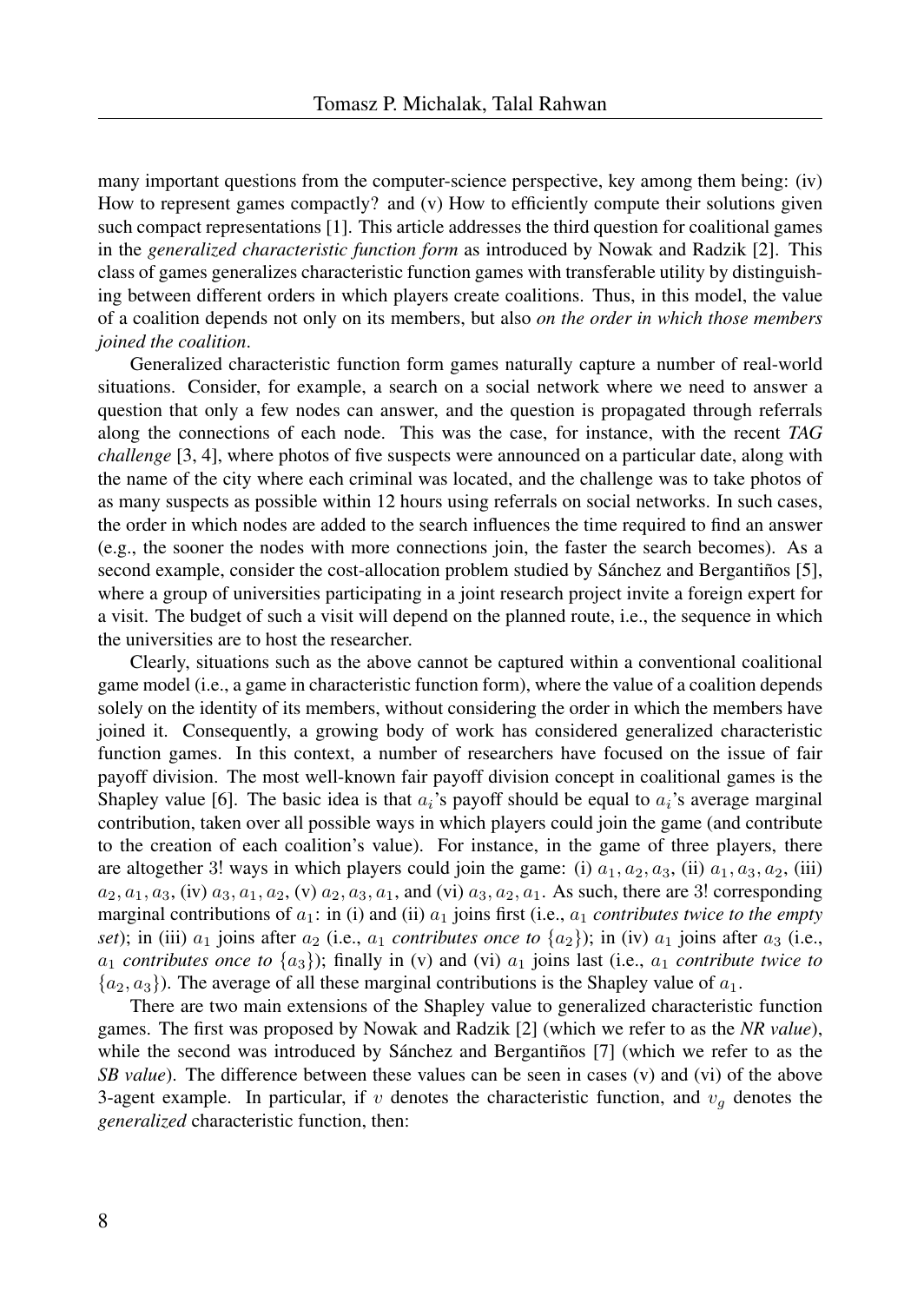- With the Shapley value,  $a_1$  contributes *twice* the difference between  $v(\{a_2, a_3\})$ and  $v({a_1, a_2, a_3})$ .
- With the NR value,  $a_1$  contributes *once* the difference between  $v_q(a_2, a_3)$ and  $v<sub>q</sub>(a<sub>2</sub>, a<sub>3</sub>, a<sub>1</sub>)$ , and contributes *once* the difference between  $v<sub>q</sub>(a<sub>3</sub>, a<sub>2</sub>)$ and  $v_q(a_3, a_2, a_1)$ .
- With the SB value,  $a_1$  contributes *twice* the difference between the *average value* of a coalition consisting of  $a_2$ ,  $a_3$  and of a coalition consisting of  $a_1$ ,  $a_2$ ,  $a_3$ , i.e., difference between  $\frac{v_g(a_2,a_3)+v_g(a_3,a_2)}{2}$  and  $\frac{v_g(a_1,a_2,a_3)+v_g(a_1,a_3,a_2)+v_g(a_2,a_1,a_3)+v_g(a_2,a_3,a_1)+v_g(a_3,a_1,a_2)+v_g(a_3,a_2,a_1)}{6}.$

One of the interesting applications of those two extensions is the recent body of literature that uses game theoretic solution concepts to compute centralities of nodes in networks [8, 9, 10]. In summary, by defining a coalitional game with players being nodes of a network, and then computing a solution for such a game, it is possible to obtain a measure of importance for individual nodes. In this context, both the NR and SB values were used by del Pozo et al. [8] to study the centrality of nodes in *directed social networks*. These networks have recently raised increasing attention as they can be used to model a variety of situations, ranging from terrorist groups [11] to the spread of contagious diseases [12]. The crucial characteristics of these reallife network applications is that a relationship between two nodes connected by an edge is asymmetric, i.e., the edge is directed. Consequently, in many cases, the worth of a coalition in a game defined over such a network should depend not only on its members but also on the order in which they were incorporated to this coalition. Del Pozo et al. took this into account by defining a *generalized* characteristic function game over a network (instead of a characteristic function game) and considering both NR and SB values as centrality measures.

Although there have been a number of game-theoretic works (including the NR and SB values) on generalized characteristic function games, the *implementational* aspects of these games have not been yet studied. This research challenge can be summarized as follows. Given a desired solution to a coalitional game (such as the Shapley value), the issue of implementation deals with creating a set of rules (a mechanism) that incentivizes self-interested players to reach the desired solution as a result of equilibrium behavior. Although there exist various mechanisms implementing the Shapley value and some of its various extensions, no mechanism for coalitional games with ordered coalitions has been proposed to date.

Against this background, in this article we present an implementation of the NR value and the SB value. We build upon the Simple Demand Commitment Games by Dasgupta and Chiu [13] in which the Shapley value is implemented in expectations. We call our two refinements for the generalized characteristic function games the *Ordered Demand Commitment Games*. They implement both the NR value and the SB value in expectations.

The remainder of the article is organized as follows. In Section 2, we discuss the related literature. Section 3 provides notation and formal definitions of the Shapley value and its two extensions to generalized characteristic function games (i.e., the NR and SB values). In Section 4 we describe our mechanisms for implementing both values. Conclusions and possible future work follow.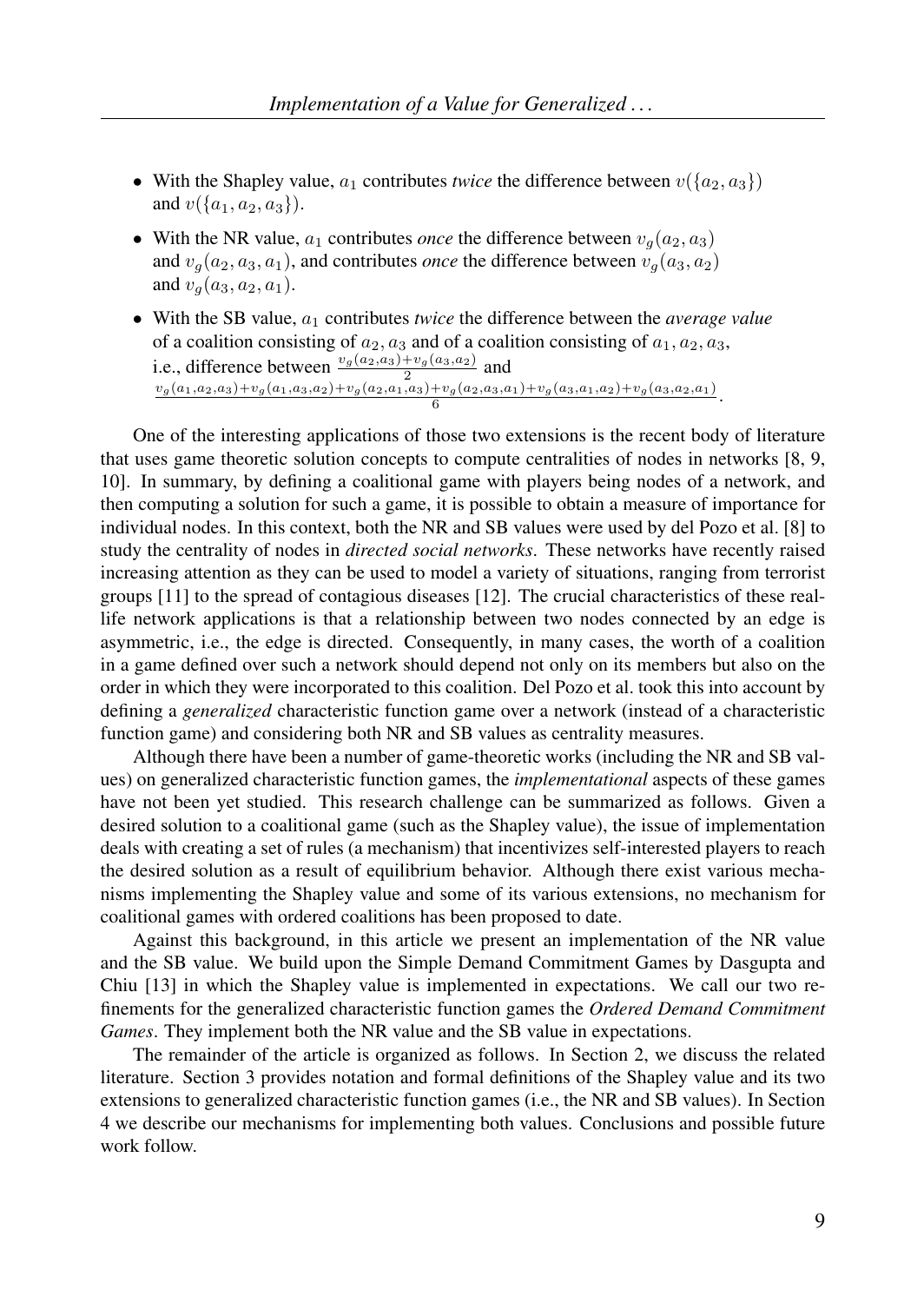### 2 Related Work

The issue of implementing the Shapley value has been studied in the literature by a number of authors. Gul [14] introduced a model of a transferable-utility economy where two players make bilateral offers at random meetings. Assuming that the game is strictly convex, with the time interval between meetings becoming arbitrarily small, the Shapley value emerges as the limit for the expected payoff of each player in a Stationary Subgame-Perfect Nash Equilibrium (SSPNE). This result holds also for strictly super-additive games but only for the SSPNE reached by an immediate agreement ([14, 15]). A simplified mechanism of this kind was introduced by Evans [16].

Two alternative mechanisms were later on introduced by Dasgupta and Chiu [13] and by Pérez-Castrillo and Wettstein [17]. Dasgupta and Chiu [13] proposed a mechanism called the Simple Demand Commitment Game (SDCG). Assuming that the characteristic function is strictly convex, the mechanism starts by randomly choosing an order in which players are allowed to move. Then, the first player in the chosen order makes a move which may or may not end the game. If the game does not end, then the second player in the order makes another move (which again may or may not end the game), and so on. The move that each player  $a_i$ makes is to select one of the following two options: (1) demand a payoff  $d_i$  that  $a_i$  will accept in return for joining any coalition, or (2) create a coalition consisting of  $a_i$  and a (possibly empty) subset of his choice out of the players that precede him in the order, which ends the game and forces every non-member of that coalition to form a singleton coalition.

The above mechanism by Dasgupta and Chiu implements the Shapley value in expected terms. To avoid this limitation, Pérez-Castrillo and Wettstein [17] proposed an alternative mechanism by which the Shapley value emerges in all equilibria. Furthermore, compared to Dasgupta and Chiu's mechanism, which requires strict convexity, Pérez-Castrillo and Wettstein's mechanism requires the characteristic function is zero-monotonic, which is a weaker condition. In more detail, the mechanim by Pérez-Castrillo and Wettstein involves three steps. In Step 1 players bid by offering each other transfers and the stake is to become a proposer, that is to have the sole right to divide the payoff from the game. In Step 2, the winner (i.e. the highest net bidder) pays the transfers promised to other players, and then proposes the division of the game's payoff among the players in the game. In Step 3, these players either accept or reject the proposal. If the offer is rejected, the proposer is obliged to leave the mechanism and form a singleton coalition. The remaining players follow the same procedure but for the now-smaller game. In essence, this mechanism hinges upon the *balanced contribution property* of the Shapley value, which basically states that any player is worth the same to any other player in the game. More formally:

$$
\phi_i(N, v) - \phi_i(N_{-j}, v) = \phi_j(N, v) - \phi_j(N_{-i}, v),
$$
\n(1)

where  $\phi_i(N, v)$  denotes the Shapley value of player  $a_i$  in the coalitional game with player set N and value function v, while,  $\phi_i(N_{-i}, v)$  denotes the Shapley value of player  $a_i$  in the coalitional game with player set  $N\setminus\{a_i\}$  and the same value function v. Pérez-Castrillo and Wettstein showed how this property allows for the construction of a mechanism in which the Shapley value emerges as a result of equilibrium behavior. Unfortunately, it can be very easily demonstrated the balanced contribution property is not met by the Nowak and Radzik value.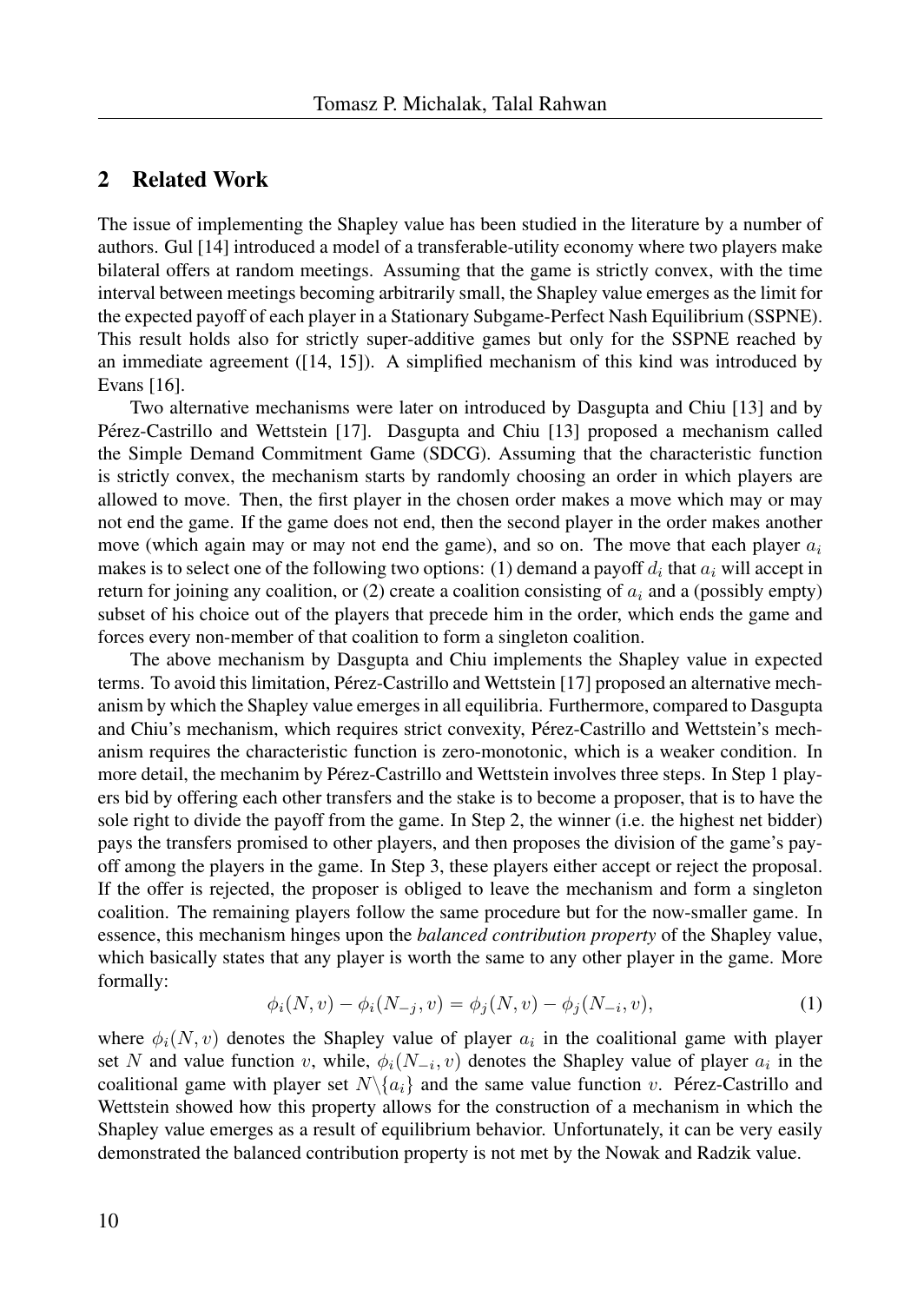A number of follow-up works have built upon Pérez-Castrillo and Wettstein's mechanism. In particular, the version of the mechanism that implements the Ordinal Shapley value for  $n = 3$ was proposed by Pérez-Castrillo and Wettstein [18]. To implement the Owen value, Vidal-Puga and Bergantinos [19] added a fourth step—a bidding phase to become leaders of *a priori* given coalitions. A different fourth step was proposed by Ju and Wettstein [20] in order to implement the extension of the Shapley value to games with externalities by Pham do and Norde [21]. A similar approach followed in Macho-Stadler et al. [22, 23]. Van den Brink and Funaki [24] introduced a discounting parameter to implement the discounted Shapley value.

Finally, we mention other extensions of the Shapley value for generalized characteristic function games developed after the Nowak-Radzik and Sánchez-Bergantiños values. In particular, a family of weighted Shapley values was studied by Bergantiños and Sánchez  $[25]$ . Furthermore, a parametric family of values (including both the Nowak-Radzik and Sánchez-Bergantiños values) was analyzed in a network context by del Pozo et al. [8].

### 3 Preliminaries

We begin by describing the basic notation (Appendix B provides a comprehensive summary). Let  $N = \{a_1, \ldots, a_n\}$  be the set of players in a coalitional game. Denote by  $2^N$  the set of all subsets of N. An element of  $2^N$  is a *coalition*. An arbitrary coalition will often be denoted C or D. The coalition involving all players in the game will be called the *grand coalition*. A *characteristic function* v is a mapping  $v : 2^N \to \mathbb{R}$ , i.e., it assigns to every coalition  $C \subseteq N$  a real number representing its value. We will assume that  $v(\emptyset) = 0$ . A *game in characteristic function form* is a pair  $(N, v)$ . When there is no risk of confusion, we will sometimes simply write v instead of  $(N, v)$ .

For each coalition  $C \in 2^N \setminus \{\varnothing\}$ , denote by  $\Pi(C)$  the set of all possible permutations of the players in C. Any such permutation will be called an *ordered coalition*. An arbitrary ordered coalition will often be denoted as T or S, while the set of all such coalitions will be denoted  $\mathcal{T}$ . That is,  $\mathcal{T} = \bigcup_{C \in 2^N} \Pi(C)$ . A *generalized characteristic function*  $v_g$  is a mapping  $v_g : \mathcal{T} \to \mathbb{R}$ , where it is assumed that  $v_q(\emptyset) = 0$ . A *game in generalized characteristic function form* is a tuple  $(N, v_q)$ , and will sometimes be denoted by  $v_q$  alone. For some coalition  $D \subseteq N$  we will denote by  $\mathcal{T}_{-D}$  the set of all ordered coalitions not containing players from D, formally:  $\mathcal{T}_{-D} = \bigcup_{C \in 2^{N \setminus D}} \Pi(C)$ . Sometimes,  $a_i$  will be used implicitely as  $(a_i)$ .

We will sometimes refer to the members of an ordered coalition  $T$  using their names, e.g., write  $T = (a_5, a_2, a_3)$ , while other times we may refer to them using a lower case of the same letter:  $T = (t_1, \ldots, t_{|T|})$ , meaning that  $t_i$  is the  $i^{\text{th}}$  agent in T. Furthermore, given two disjoint ordered coalitions,  $T = (t_1, \ldots, t_{|T|}) \in \mathcal{T}$  and  $S = (s_1, \ldots, s_{|S|}) \in \mathcal{T}$ , we write  $(T, S)^k$ to denote the ordered coalition that results from inserting  $S$  at the  $k^{th}$  position in  $T$ . That is,  $(T, S)^k = (t_1, \ldots, t_{k-1}, s_1, \ldots, s_{|S|}, t_k, \ldots, t_{|T|})$ . With a slight abuse of notation, we write  $(T, a_i)^k$  to denote  $(T, (a_i))^k$ . Furthermore, we write  $(a_i, T)$ , and  $(T, a_i)$ , to denote the ordered coalition that results from inserting  $a_i$  to T as the first player, and the last player, respectively.

For every coalition  $C \subseteq N$  and every permutation  $\pi = {\pi_1, \pi_2, \ldots, \pi_{|\pi|}} \in \Pi(C)$ , we introduce a function  $inv(\pi)$  that returns the inverse of  $\pi$ . Formally,  $inv : \bigcup_{C \subseteq N} \Pi(C) \to$  $C \subseteq N$  II(C) is given by:  $inv(\pi) = (\pi_{|\pi|}, \ldots, \pi_2, \pi_1)$ . For instance, for  $\pi = (a_3, a_1, a_5, a_6)$ ,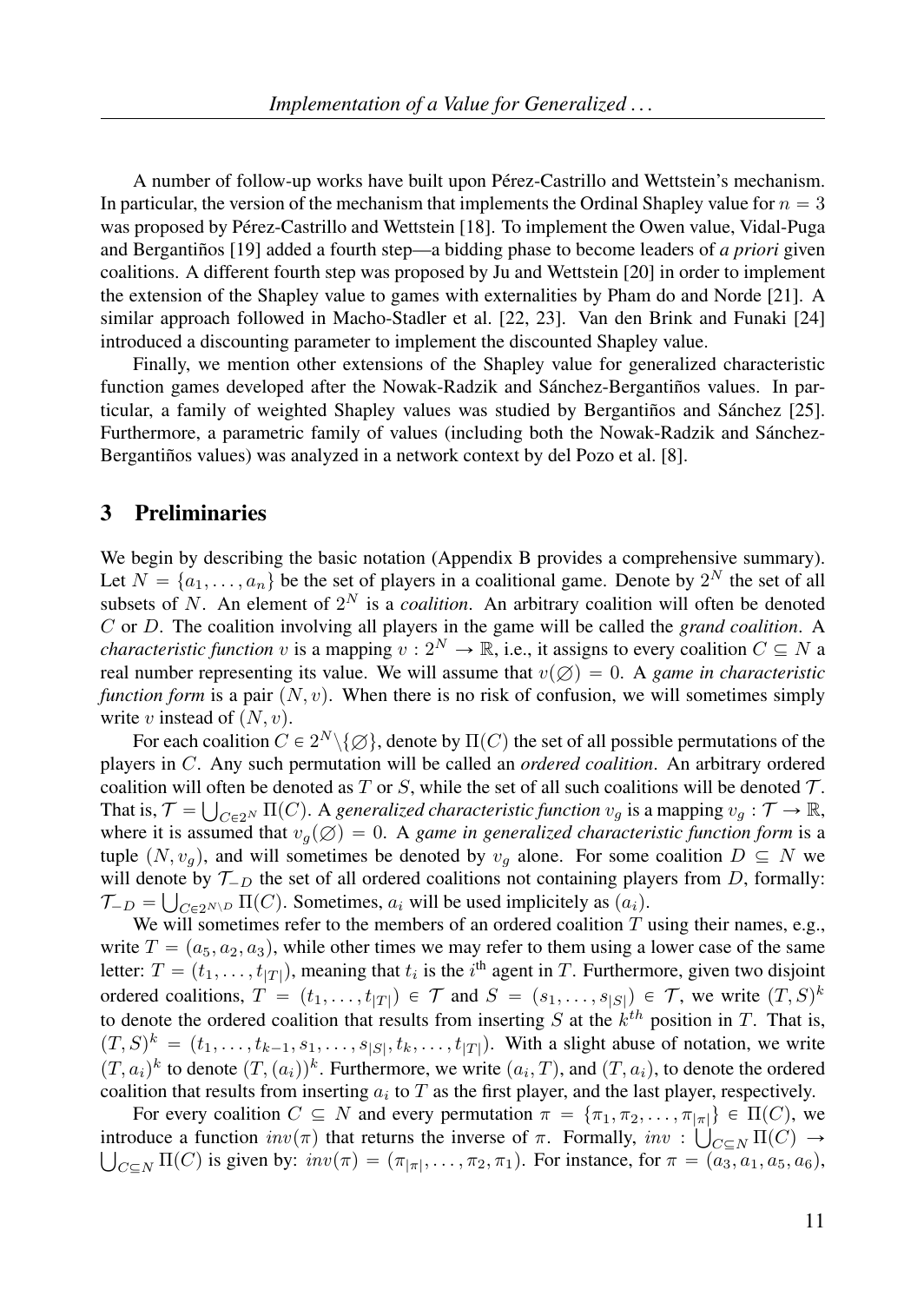we have  $inv(\pi) = (a_6, a_5, a_1, a_3)$ . Furthermore, given a permutation  $\pi \in \Pi(N)$  and a coalition  $C \subseteq N$ , with a slight abuse of notation we will denote by  $\pi(C)$  the ordered coalition consisting of all the players in C ordered according to  $\pi$ , i.e., it is the ordered coalition that results after removing from  $\pi$  every player in N\C. For example, given  $\pi = (a_2, a_1, a_4, a_3)$ , and  $C =$  $\{a_1, a_2, a_3\}$ , we have  $\pi(C) = (a_2, a_1, a_3)$ . Moreover, given a generalized game  $(N, v_q)$ , and a permutation  $\pi \in \Pi(N)$ , we denote by  $(N, v_{q,\pi})$  the characteristic function game in which,  $\forall C \subseteq N$ :

$$
v_{g,\pi}(C) = v_g(\pi(C)).
$$
\n(2)

For any  $(N, v_q)$ , we also introduce the characteristic function game  $(N, \bar{v}_q)$  which we call the *average game* of  $(N, v_q)$ . In this game, for  $\forall C \subseteq N$ :

$$
\bar{v}_g(C) = \frac{1}{|\Pi(C)|} \sum_{T \in \Pi(C)} v_g(\pi(C)).
$$
\n(3)

We will call  $\bar{v}_g$ , the *average characteristic function* of  $(N, v_g)$ .

Next, we extend the notion of a subset to ordered sets.

**Definition 1.** For any two ordered coalitions  $S = (s_1, \ldots, s_{|S|}) \in \mathcal{T}$  and  $T = (t_1, \ldots, t_{|T|}) \in$  $\mathcal{T}$ *, we say that*  $T$  *is a subset of*  $S$ *, and write*  $T \subseteq S$ *, if and only if*  $T$  *is a subsequence of*  $S$ *, i.e., the following two conditions hold:*

• *Every members of* T *is a member of* S*. More formally:*

$$
\forall t_i \in T, \ \exists s_k \in S : s_k = t_i.
$$

• For any two players,  $t_i, t_j \in T$ , if  $t_i$  appears before  $t_j$  in  $T$ , then  $t_i$  also appears before t<sup>j</sup> *in* S*. More formally:*

$$
\forall t_i, t_j \in T : i < j, \exists s_k, s_w \in S : k < w \text{ and } s_k = t_i \text{ and } s_w = t_j.
$$

*Following convention, we say that* T *is a* strict *subset of* S, and write  $T \vec{\subset} S$  *(instead of*  $T\vec{\subseteq}S$ *), if the above two conditions are met, and*  $T \neq S$ *.* 

Now, we are ready to introduce the following definitions:

**Definition 2.** A characteristic function game  $(N, v)$  is said to be (strictly) **zero monotonic** if, *for all*  $a_i \in N$  *and*  $C \subseteq N \setminus \{a_i\}$ *, the following holds:* 

$$
v(C) + v({a_i})({\lt}) \leq v(C \cup {a_i}).
$$

**Definition 3.** A generalized characteristic function game  $(N, v<sub>q</sub>)$  is said to be (strictly) **zero** *monotonic if, for all*  $C \subseteq N$ *, for all*  $a_i \in C$ *, and for all*  $T \in \Pi(C_{-i})$ 

$$
v_g(T) + v_g((a_i))(<) \leq v_g((T, a_i)).
$$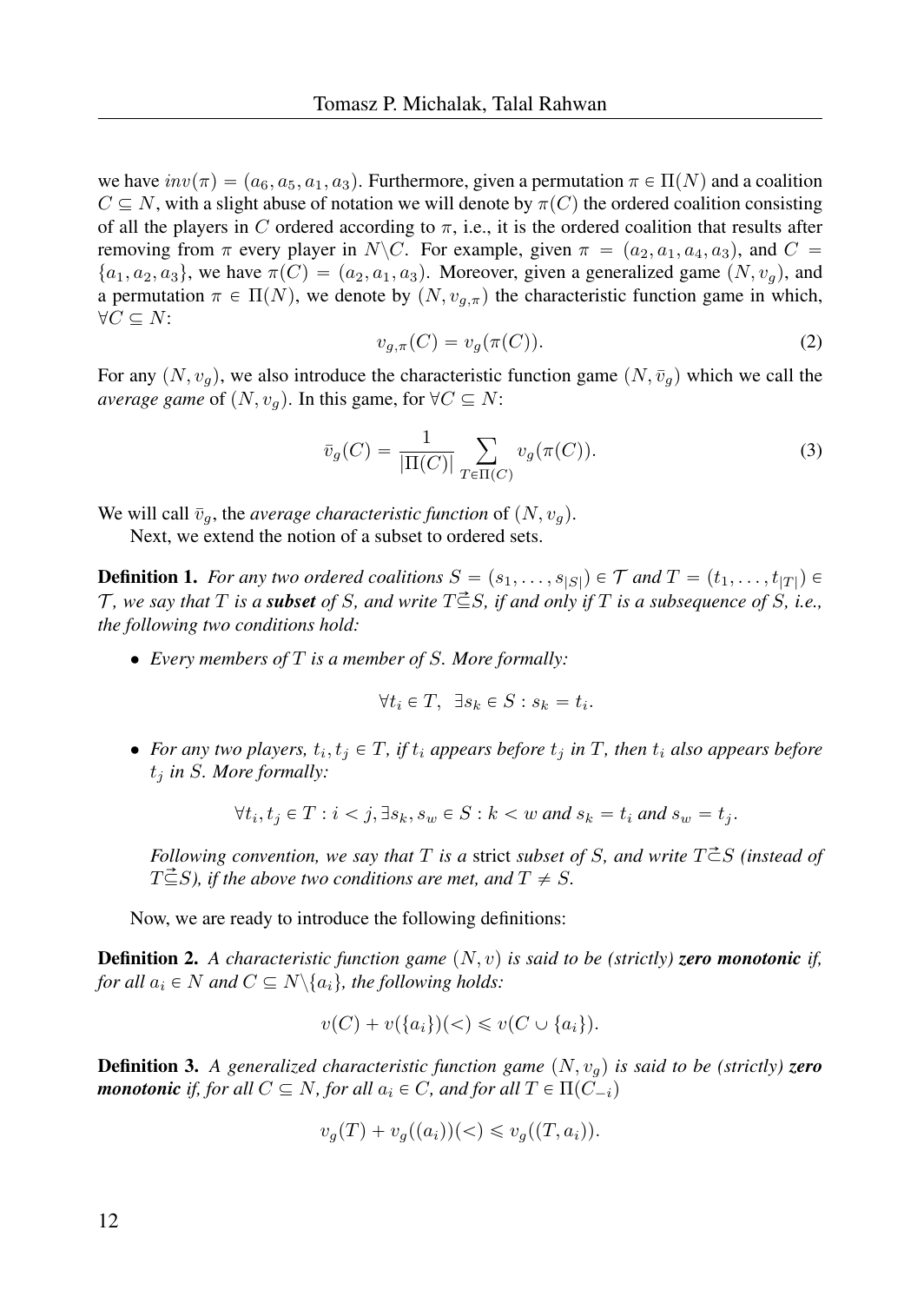A stricter condition than zero-monotonicity is convexity:

**Definition 4.** A characteristic function game  $(N, v)$  is said to be (strictly) **convex** if, for every *two coalitions*  $C, D : D \subset C$  *and for every*  $a_i \in N \backslash C$ *, the following holds:* 

$$
v(C \cup \{a_i\}) - v(C)(>) \geq v(D \cup \{a_i\}) - v(D).
$$

We extend the notion of convexity to the generalized characteristic function games as follows:

**Definition 5.** A generalized characteristic function game  $(N, v_q)$  is said to be (strictly) **convex** *if, for every two ordered coalitions*  $S, T : T \stackrel{\text{d}}{\subset} S$  *and for every*  $a_i \in N \setminus S$ *, we have:* 

$$
v_g((S, a_i)^s) - v_g(S)(>) \geq v_g((T, a_i)^t) - v_g(T),
$$

whenever  $(T, a_i)^t$  is a subset of  $(S, a_i)^s$ . More formally, the inequality holds for every  $t \in$  $\{1, \ldots, |T| + 1\}, s \in \{1, \ldots, |S| + 1\} : (T, a_i)^t \stackrel{\sim}{\subset} (S, a_i)^s.$ 

Now, we briefly describe the Shapley value for characteristic function games, and then present its extensions to *generalized* characteristic function games. The Shapley value was proposed as a normative scheme for dividing the value of the game *fairly* among the players. In more detail, the Shapley value of a player  $a_i \in N$ , denoted  $\phi_i(N, v)$ , is  $a_i$ 's *share* of the grand coalition's payoff, which is computed as the average *marginal contribution* of that player over all possible joining orders (assuming that the agents have joined the game sequentially, one agent at a time). Formally:

$$
\phi_i(N, v) = \frac{1}{|N|!} \sum_{\pi \in \Pi(N)} \Delta_v(C_{\overleftarrow{\pi_i}}, a_i), \tag{4}
$$

where  $\Delta_v(C_{\overleftarrow{\pi_i}}, a_i)$  is the marginal contribution of a player  $a_i$  to a coalition  $C_{\overleftarrow{\pi_i}}$  consisting of all the players that are in permutation  $\pi$  before  $a_i$ . Formally:

$$
\Delta_v(C_{\overleftarrow{\pi_i}}, a_i) = v(C_{\overleftarrow{\pi_i}} \cup \{a_i\}) - v(C_{\overleftarrow{\pi_i}}). \tag{5}
$$

Importantly, as visible from Equation (4), if  $\pi \in \Pi(N)$  was selected uniformly at random, the Shapley value of player  $a_i$  would be the expected marginal contribution of  $a_i$  to  $C_{\overline{\pi_i}}$ . That is,  $\phi_i(N, v) = \mathbb{E}[\Delta_{C_{\overline{\mathcal{H}_i}}, i}]$ , where  $\mathbb{E}[\cdot]$  is the expectation operator.

It is possible to rewrite Equation (4) as follows:

$$
\phi_i(N, v) = \sum_{\pi \in N \setminus \{a_i\}} \frac{(|N| - |C| - 1)! (|C|!)}{|N|!} v(C \cup \{a_i\}) - v(C). \tag{6}
$$

This is more computationally efficient than Equation (4), because the sum is over coalitions, not permutations. When there is no risk of confusion, instead of  $\phi_i(N, v)$ , we will write  $\phi_i(v)$ or  $\phi_i$  for brevity. This also concerns the extensions of the Shapley value that will be presented later on in this section.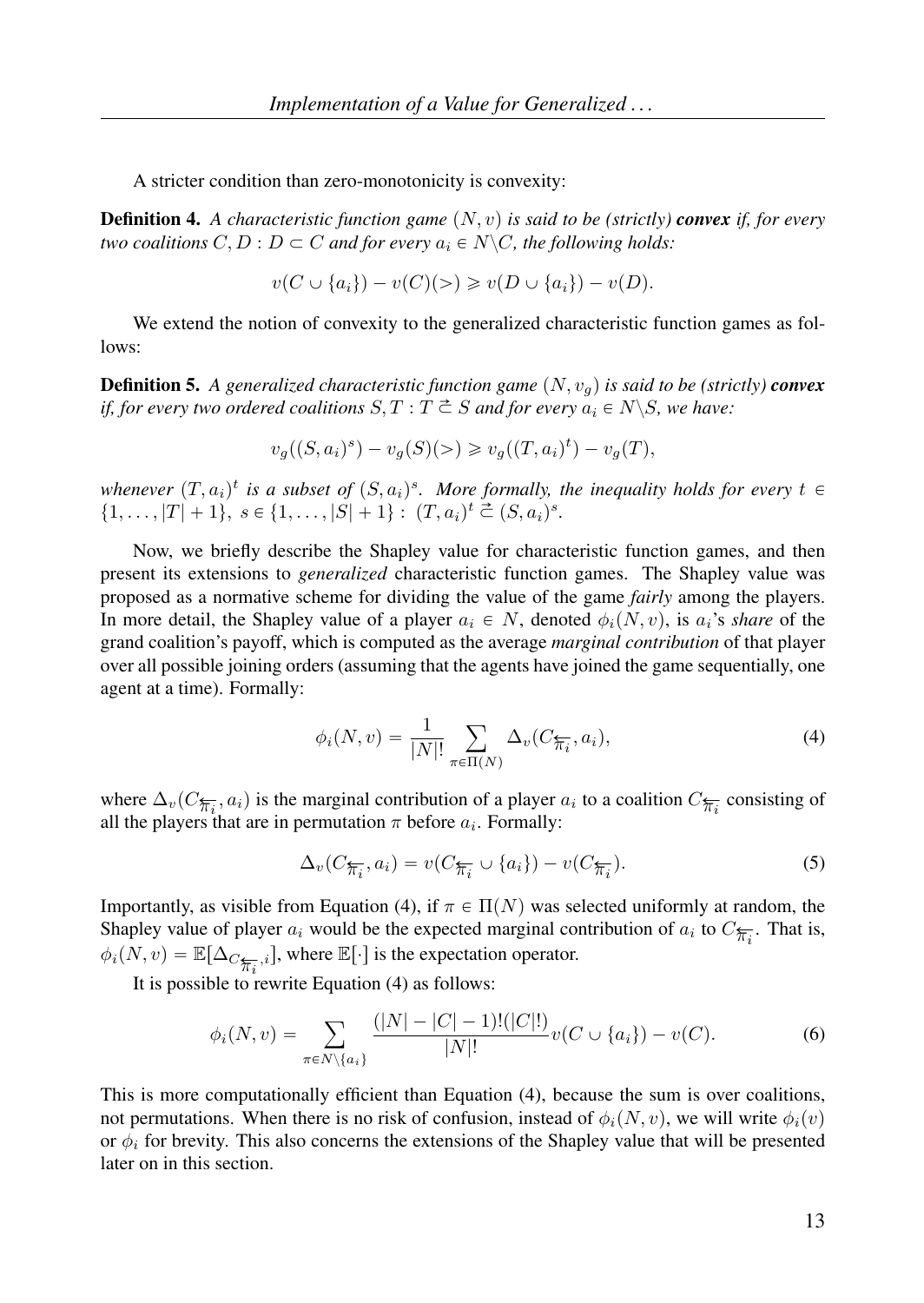The Shapley value is "fair" in the sense that it is the unique solution that has the following axioms:

| <b>Symmetry:</b>    | The payoffs do not depend on the players' names. That is, $\phi(\pi(v)) =$                                     |
|---------------------|----------------------------------------------------------------------------------------------------------------|
|                     | $\pi(\phi)(v)$ for every game v and permutation $\pi \in \Pi(N)$ .                                             |
| <b>Null Player:</b> | The players that make no contribution should receive nothing. In other                                         |
|                     | words, we have $(\forall C \subseteq N, \Delta_v(C_{\overline{\pi_i}}, a_i) = 0) \Rightarrow (\phi_i(N) = 0).$ |
| <b>Efficiency:</b>  | The entire payoff of the grand coalition should be distributed among its                                       |
|                     | members. That is, $\sum_{a_i \in N} \phi_i(N) = v(N)$ .                                                        |
| <b>Additivity:</b>  | Given three games, $(N, v_1)$ , $(N, v_2)$ and $(N, v_3)$ , where $v_1(C) = v_2(C) +$                          |
|                     | $v_3(C)$ , it holds that, for all $C \subseteq N$ , the payoff of a player in $(N, v_1)$ is the                |
|                     | sum of its payoffs in $(N, v_2)$ and in $(N, v_3)$ .                                                           |

Whereas these four axioms uniquely determine the Shapley value for characteristic function games, the situation is more complex for generalized games, because a player's marginal contribution (and consequently the *symmetry* and *null-player* axioms) depends on where the new player in the coalition is placed. In this respect, Nowak and Radzik [2] developed an extension of the Shapley value by making perhaps the most natural assumption that the marginal contribution of a player is computed when this player is placed *last* in the coalition. Let us denote this marginal contribution of  $a_i$  to  $T \in \mathcal{T}(N \setminus \{a_i\})$  in game  $v_g$  (according to Nowak and Radzik's definition) as  $\Delta_{v_g}^{NR}(T, a_i)$ . Then:

$$
\Delta_{v_g}^{NR}(T, a_i) = v_g((T, a_i)) - v_g(T). \tag{7}
$$

In what follows, for any ordered coalition, T, let  $T(a_i)$  denote the sequence of players in T that appear before  $a_i$  (if  $a_i \notin T$  then  $T(a_i) = T$ ). For example, given  $T = (a_1, a_3, a_4, a_6)$ , we have  $T(a_4) = (a_1, a_3)$ . Using this notation, the *Nowak-Radzik value* (or the *NR value* for short) is defined as follows:

$$
\phi_i^{NR}(N, v_g) = \frac{1}{|N|!} \sum_{T \in \Pi(N)} \Delta_{v_g}^{NR}(T(a_i), a_i) = \mathbb{E}[\Delta_{v_g}^{NR}(T(a_i), a_i)]. \tag{8}
$$

This can be written differently as follows:

$$
\phi_i^{NR}(N, v_g) = \sum_{C \subseteq N_{-i}} \sum_{T \in \Pi(C)} \frac{(|N| - |T| - 1)!}{|N|!} [v_g((T, a_i)) - v_g(T)]. \tag{9}
$$

The NR value is the unique value that satisfies the following "fairness" axioms:

Efficiency:  $a_i \in N$   $\phi_i^{NR}(v_g) = \frac{1}{|N|!}$  $_{T\in\Pi(N)}v_g(T).$ **Null-Player:**  $\forall a_i \in N$ , if  $v_g(T) = v_g((T, a_i)) \forall T \in \mathcal{T} : a_i \notin T$ , then  $\phi_i^{NR}(v_g) = 0$ . Additivity:  $N_R(v_g + v'_g) = \phi^{NR}(v_g) + \phi^{NR}(v'_g)$  for any two functions,  $v_g$  and  $v'_g$ .

Sánchez and Bergantiños [7] developed an alternative extension of the Shapley value based on the definition of the marginal contribution, where, instead of assuming that this player will be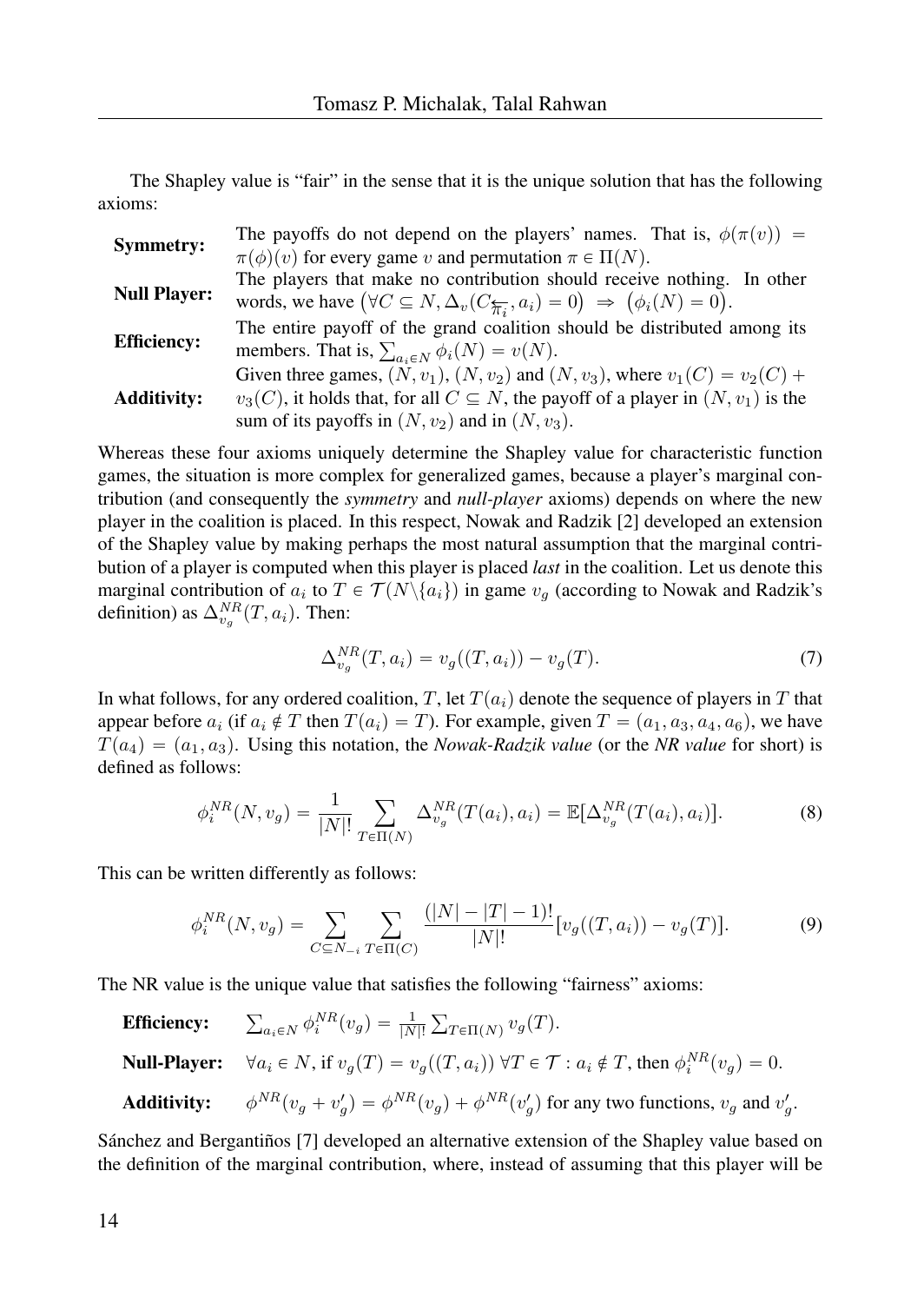placed last, the authors take the average over all possible positions in which the player can be placed:

$$
\Delta_{v_g}^{SB}(T, a_i) := \frac{1}{(|T|+1)} \sum_{l=1}^{|T|+1} [v_g((T, a_i)^l) - v_g(T)].
$$
\n(10)

The *Sánchez-Bergantiños value* (or *SB value* for short) is then computed as:

$$
\phi_i^{SB}(N, v_g) = \frac{1}{|N|!} \sum_{T \in \Pi(N)} \Delta_{v_g}^{SB}(T, a_i) = \mathbb{E}[\Delta_{T(a_i)}^{SB}].
$$
\n(11)

This also can be rewritten differently as follows:

$$
\phi_i^{SB}(N, v_g) = \sum_{C \subseteq N_{-i}} \sum_{T \in \Pi(C)} \frac{(|N| - |T| - 1)!}{|N|!(|T| + 1)} \sum_{l=1}^{|T|+1} [v_g((T, a_i)^l) - v_g(T)]. \tag{12}
$$

As noted by Sánchez and Bergantiños [7], their value for  $v<sub>g</sub>$  is equivalent to the Shapley value of the average game of  $v<sub>g</sub>$  (see Equation 3 for the definition of the average game), i.e.,

$$
\phi_i^{SB}(N, v_g) = \phi_i(N, \bar{v}_g) = \mathbb{E}[\Delta_{\bar{v}_g}(C_{\overline{\pi}_i}, a_i)].
$$
\n(13)

The SB value is the unique value that satisfies NR's efficiency and additivity axioms and the following axioms:

**Null-Player** If  $\forall T \in \mathcal{T} \ \forall l \in \{1, ..., |T| + 1\} : v_g((T, a_i)^l) = v_g(T)$ , then  $\phi_i^{SB}(v_g) = 0$ . **Symmetry** If  $\forall T \in \mathcal{T}_{-\{i,j\}} \forall l \in \{1, ..., |T| + 1\} : v_g((T, a_i)^l) = v_g((T, a_j)^l)$ , then  $\phi_i^{SB}(v_g) = \phi_j^{SB}(v_g).$ 

The difference between the NR and SB values is illustrated in the following example:

**Example 1.** Consider a game with an ordered coalition  $T^* \in \Pi(N)$  such that  $v_g(T) = 1$ *if*  $T = T^*$  *and*  $v_g(T) = 0$  *otherwise. Then, the average value of the grand coalition, taken over all possible orders, which is*  $\frac{1}{n!}$ *, needs to be distributed among the players. Using the NR value, we get*  $\phi_t^{NR}(N) = \frac{1}{n!}$ , where  $a_t$  is the last player in the ordered coalition  $T^*$ , and we get  $\phi_i^{NR}(N) = 0$  for all  $a_i \in \ddot{N} \setminus \{a_t\}$ . In contrast, using the SB value, we get  $\phi_i^{SB}(N) = \frac{1}{n! \cdot |T'|} =$  $\frac{1}{n! \cdot n}$  for all  $a_i \in N$ . As can be seen, in this example, the NR value rewards the last player in the *order, whereas the SB value rewards all players equally.*

Having introduced the Shapley value and its extensions to generalized characteristic function games, in the following section we consider the issue of implementation.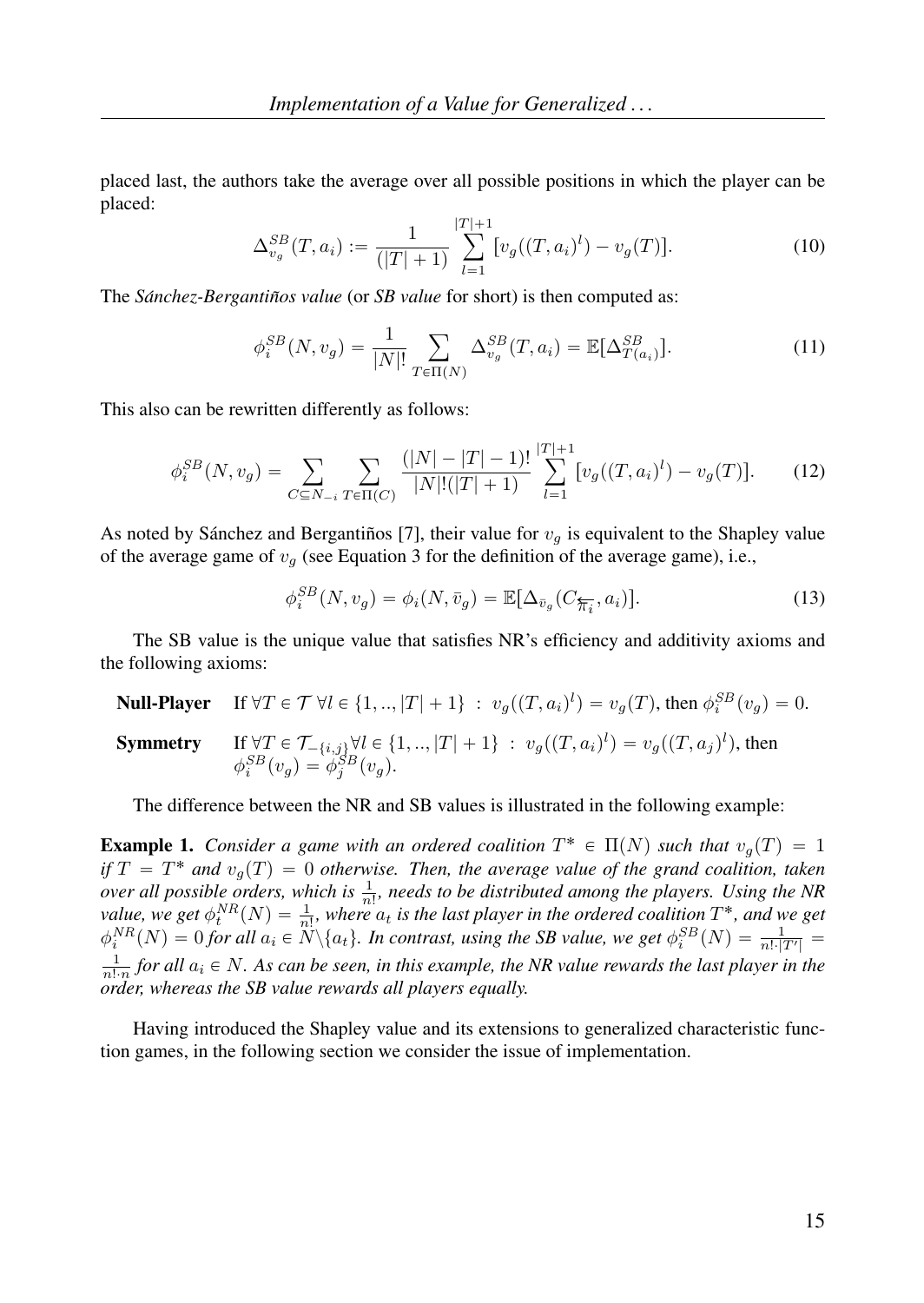### 4 Implementation

Among the many deeply-studied aspects of the Shapley value is whether there exists a set of rules (or a mechanism) that incentivizes self-interested players to adopt the Shapley value as a result of equilibrium behavior.<sup>1</sup> In this section we propose a mechanism to implement the NR and SB values in Subgame-Perfect Nash Equilibria (SPNE).<sup>2</sup> We build upon the mechanism by Dasgupta and Chiu [13].

Given a characteristic function game  $v$ , Dasgupta and Chiu's mechanism is called the Simple Demand Commitment Game, dentoed by  $SDCG(v)$ . The mechanism proposed in this section modifies it to handle ordered coalitions, i.e., to handle a generalized characteristic function game  $v_q$ . As such, we call this mechanism *Ordered Demand Commitment Game*. It has two versions, one for the NR value (called  $ODCG^{NR(v_g)}$ ) and the other for the SB value (called  $ODCG^{SB}(v_q)$ ). Section 4.1 presents  $ODCG^{NR}(v_q)$ , while Section 4.2 presents  $ODCG^{SB}(v_q)$ . Section 4.2.1 proves that each mechanism implements its respective value, and that each of the aforementioned strategies is, in fact, an Subgame-Perfect Nash Equilibria (SPNE).

## **4.1** The  $ODCG^{NR}(v_q)$  mechanism

The mechanism  $ODCG<sup>NR</sup>(v<sub>g</sub>)$  has two main steps:

- Step 1: An order of players is chosen uniformly at random out of all possible orders. Without loss of generality, let the chosen order be  $\pi = (a_1, \ldots, a_n)$ .
- Step 2: The first player in  $\pi$  (i.e.,  $a_1$ ) makes the first move, then the second player in  $\pi$  (i.e.,  $a_2$ ) makes the second move (unless  $a_1$  has terminated the game), then the third player in  $\pi$  (i.e.,  $a_3$ ) makes the third move (unless the game has been terminated before his turn), and so on. The move of every  $a_i : 1 \leq i \leq n$  involves choosing one of the following two options:
	- **Option 1:** Specify a "demand"  $d_i \in \mathbb{R}$ —an amount of utility that  $a_i$  will accept in return for joining any coalition. The mechanism then proceeds to the subsequent player in the order, i.e.,  $a_{i+1}$ .
	- **Option 2:** Select a subset  $C \subseteq \{a_1, \ldots, a_{i-1}\}\$  that  $a_i$  wants to join. This terminates the game with the following outcome: Coalition  $inv(\pi(C \cup \{a_i\}))$  forms, and its payoff is divided as follows: Every  $a_k \in C$  receives  $d_k$ , while  $a_i$  receives:

$$
v_g(\operatorname{inv}(\pi(C \cup \{a_i\}))) - \sum_{a_k \in C} d_k. \tag{14}
$$

<sup>&</sup>lt;sup>1</sup>This is part of the *Nash program*, which tries to provide a non-cooperative foundation for cooperative solution concepts [26].

<sup>&</sup>lt;sup>2</sup>The SPNE of a game G are all strategy proles s such that for any subgame  $G'$  of G, the restriction of s to  $G'$  is a Nash Equilibrium of  $G'$ . For more details see Shoham and Leyton-Brown [27].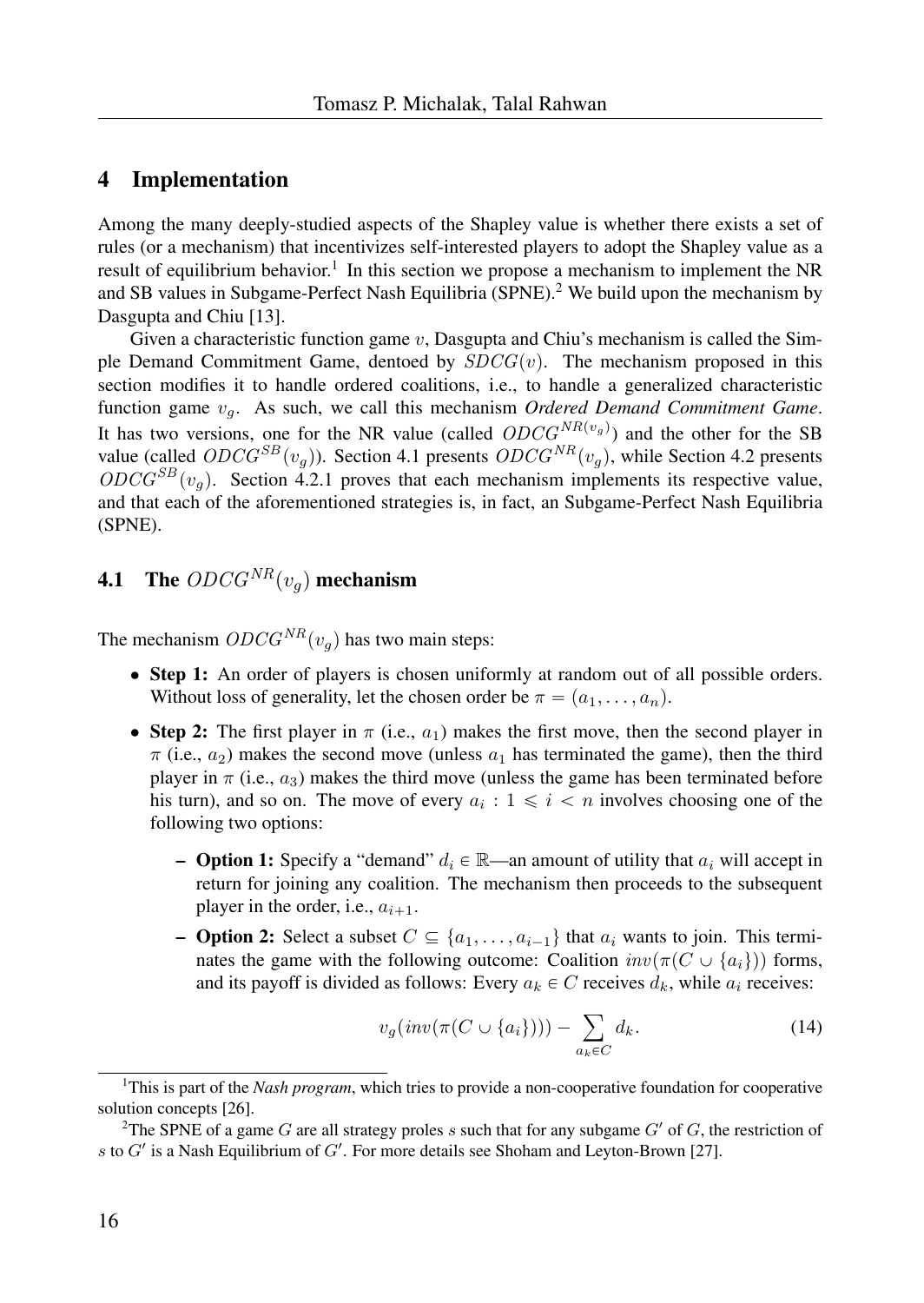In other words,  $a_i$  pays the members their demands, and takes the surplus for himself. As for non-members, every  $a_i \in N \setminus (C \cup \{a_i\})$  is left with no choice but to form the singleton coalition  $\{a_i\}$  and receive the payoff  $v_q((a_i))$ .

Player  $a_n$  on the other hand has only one choice, which is **Option 2.** 

Note that the above mechanism is a game of perfect information, as the chosen order is made publicly known before any player makes a move. Step 2 of  $ODCG^{NR}(v_g)$  and  $ODCG^{SB}(v_g)$ will be denoted by  $ODCG_{\pi}^{NR}(v_g)$  and  $ODCG_{\pi}^{SB}(v_g)$ , where  $\pi$  is the order chosen in **Step 1**.

# **4.2** The  $ODCG^{SB}(v_g)$  mechanism and the  $\sigma_{\pi,i}^{SB}$  strategy

The  $ODCG^{SB}(v_q)$  mechanism is identical to  $ODCG^{NR}(v_q)$  except for the following difference. In **Option 2**, the payoff of player  $a_i$  in Equation (14) becomes:

$$
v_g(\widetilde{\pi}(C \cup \{a_i\})) - \sum_{a_k \in C} d_k,
$$

where  $\tilde{\pi}(C \cup \{a_i\})$  is an ordered coalition chosen uniformly at random from the set  $\Pi^{C \cup \{a_i\}}$ . This means  $a_i$  can choose the identities (but not the order) of the agents who will join him in the same coalition. The order will be chosen randomly by the mechanism, only after the members are chosen by  $a_i$ .

Table 1 summarizes the differences between the SDCG mechanism proposed by Dagupta and Chiu [13] and the  $ODCG^{NR}$  and  $ODCG^{SB}$  mechanisms proposed in this article, where  $p_k$ denotes the payoff of  $a_k$ .

#### 4.2.1 Properties of the Mechanisms

Our key results with regards to the  $ODCG^{NR}(v_q)$  and  $ODCG^{SB}(v_q)$  mechanisms are presented in the following theorem.

**Theorem 1.** *Every SPNE of ODCG*<sup>NR</sup> $(v_q)$  *and ODCG*<sup>SB</sup> $(v_q)$  *has payoffs equal to the NR value, and the SB value, respectively.*

*Proof.* We start by recalling Equations (4), (8), and (13) in which either the Shapley value, the NR value or the SB value, respectively, are presented as the expected marginal contribution of player  $a_i$  in permutation  $\pi$ , where  $\pi \in \Pi(N)$  is selected uniformly at random. While this general functional form is the same for all three values, their differences stem: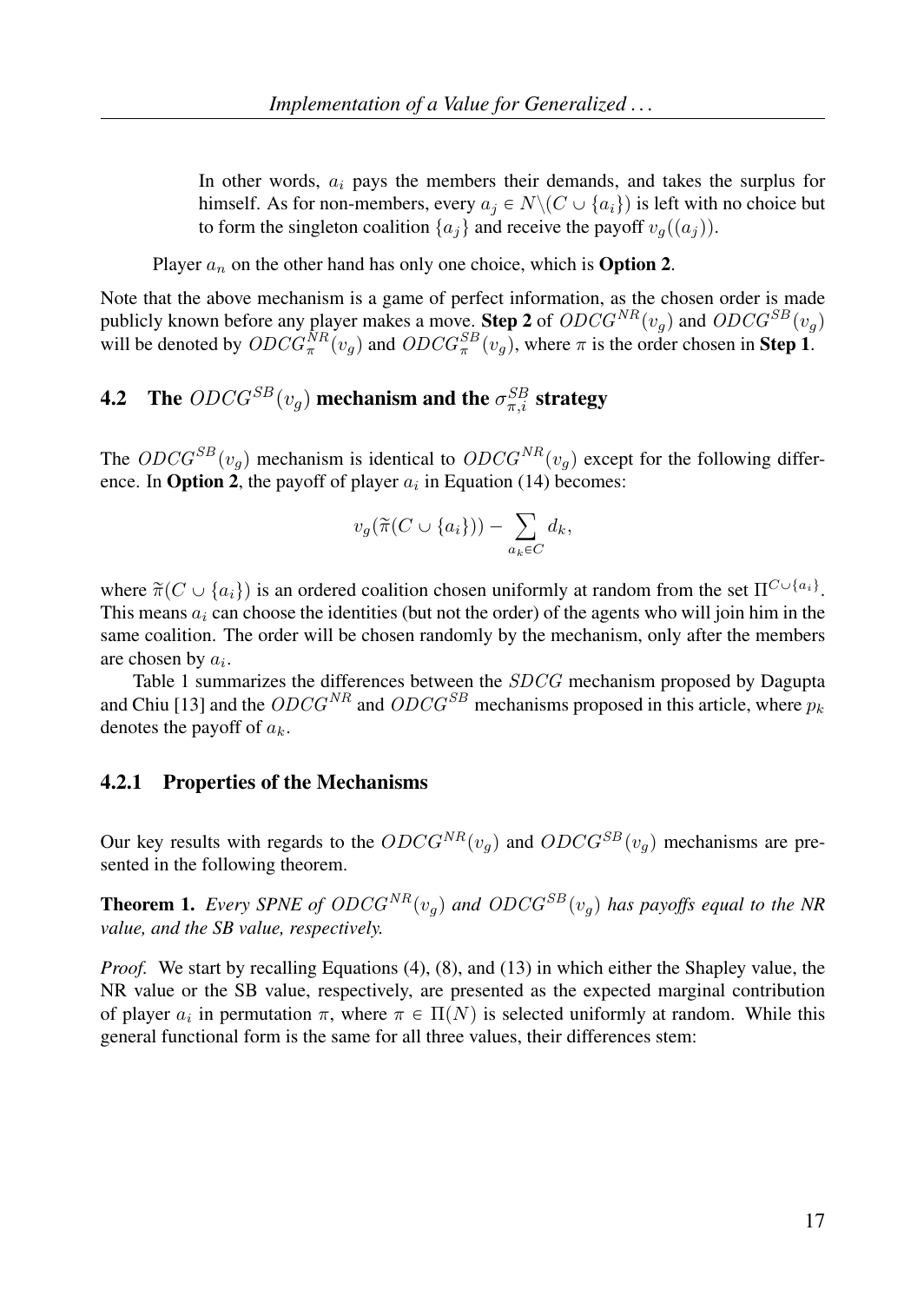Table 1: A comparison between the *SDCG* mechanism by Dasgupta and Chiu [13] and our  $ODCG<sup>NR</sup>(v_q)$  and  $ODCG<sup>SB</sup>(v_q)$  mechanisms. In **Step 1** of all three mechanisms, a permutation of players  $\pi$  is chosen randomly to determine the order of moves (the i<sup>th</sup> player in  $\pi$  makes the i<sup>th</sup> move). Without loss of generality, the table assumes  $\pi = (a_1, a_2, \ldots, a_n)$ . In Step 2, the move of  $a_i$  is to make a choice between (1) demanding  $d_i$  in return for joining any coalition requested by a subsequent player, and (2) forming a coalition with (some of) the previous players and ending the game. The main difference is in the way the mechanisms impose an order on the resulting multi-player coalition.

|                        | <b>Option 1</b> of $a_i$ | <b>Option 2</b> of $a_i$                                 | Coalition created<br>by the mechanism                                                                                                                                                         | Payoffs                                                                                                                                                                                   |
|------------------------|--------------------------|----------------------------------------------------------|-----------------------------------------------------------------------------------------------------------------------------------------------------------------------------------------------|-------------------------------------------------------------------------------------------------------------------------------------------------------------------------------------------|
| $SDCG_{\pi}(v)$        | demand<br>$d_i$          | choose a subset<br>$C \in$<br>${a_1, \ldots, a_{i-1}}$   | $C \cup \{a_i\}$                                                                                                                                                                              | $\forall a_k \in C : p_k = d_k$<br>$p_i = v(C \cup \{a_i\}) - \sum_{a_i \in C} d_k$<br>$\forall a_k \in N \setminus \{C \cup \{a_i\}\} : p_k =$<br>$v({a_k})$ .                           |
| $ODCG_{\pi}^{NR}(v_q)$ | demand<br>$d_{\it i}$    |                                                          | $\begin{array}{c} \text{choose a subset}\\ C\in\{a_1,\ldots,a_{i-1}\}\\\end{array}C\cup\{\begin{matrix}inv(\pi(C\cup\{a_i\}))\\\{a_i\}\text{ ordered as inverse}\\ \text{of }\pi\end{matrix}$ | $\forall a_k \in C : p_k = d_k$<br>$p_i = v_q(inv(\pi(C \cup \{a_i\}))) -$<br>$\sum_{a_k \in C} d_k$<br>$\forall a_k \in N \setminus \{C \cup \{a_i\}\} : p_k =$<br>$v_a((a_k)).$         |
| $ODCG_{\pi}^{SB}(v_a)$ | demand<br>$d_i$          | choose a subset<br>$C \in$<br>{ $a_1, \ldots, a_{i-1}$ } | $\frac{\widetilde{\pi}(C \mathrel{\cup} \{a_i\})}{(C \mathrel{\cup} \{a_i\}) \text{ ordered at }}$<br>random)                                                                                 | $\forall a_k \in C : p_k = d_k$<br>$p_i = v_q(\tilde{\pi}(C \cup \{a_i\}))$ –<br>$\sum_{a_k \in C} d_k$<br>$\forall a_k \in N \setminus \{C \cup \{a_i\}\} : p_k =$<br>$v_{q}((a_{k}))$ . |

- from the different underlying value function—in the case of the Shapley value this is the characteristic function  $v$ , in the case of the NR value this is the generalized characteristic function  $v_g$ , and in the case of the SB value this is the average characteristic function for  $v_g$ , i.e., it is  $\bar{v}_g$ ; and/or
- from the different definition of the marginal contribution—in the case of the Shapley value and the SB value we have  $\Delta_v(C_{\overline{\pi_i}}, a_i)$  and  $\Delta_{\bar{v}_g}(C_{\overline{\pi_i}}, a_i)$ , respectively (Equation (5) for the value function v and  $\bar{v}_g$ ), while for the NR value we have  $\Delta_{v_g}^{NR}(T, a_i)$ (Equation (7)).

Step 1 of both our mechanisms is the same as Step 1 of the mechanism by Dasgupta and Chiu [13]: a permutation  $\pi$  is chosen uniformly at random. Therefore, what we need to show for each value is that our refinements account for the differences in the value function and the marginal contribution as outlined above. To this end, let us consider the following three lemmas:

LEMMA  $\,$  4.1.1.  $\,$  *Given*  $(N, v_g)$ , let  $\pi \in \Pi(N)$  be an order of players chosen uniformly at ran $d$ om in  $\bm{Step~1~of~ODCG^{NR}(v_g)}$  (  $ODCG^{SB}(v_g)$  ). Then, for every player  $a_i \in N$  ,  $\bm{Step~2~of~the}$ mechanism, i.e.,  $ODCG_{\pi}^{NR}(v_g)$  ( $ODCG_{\pi}^{NR}(v_g)$ ), is strategically equivalent to  $SDCG_{\pi}(v_{g,\pi})$  $(SDCG_{\pi}(\bar{v}_q)).$ 

*Proof.* We consider  $ODCG^{NR}(v_q)$  first. By rules of this mechanism (see Table 1), any coalition  $C\cup \{a_i\}$  chosen by  $a_i$  in **Option 2** will be created as an ordered coalition  $inv(\pi(C\cup\{a_i\}))$ .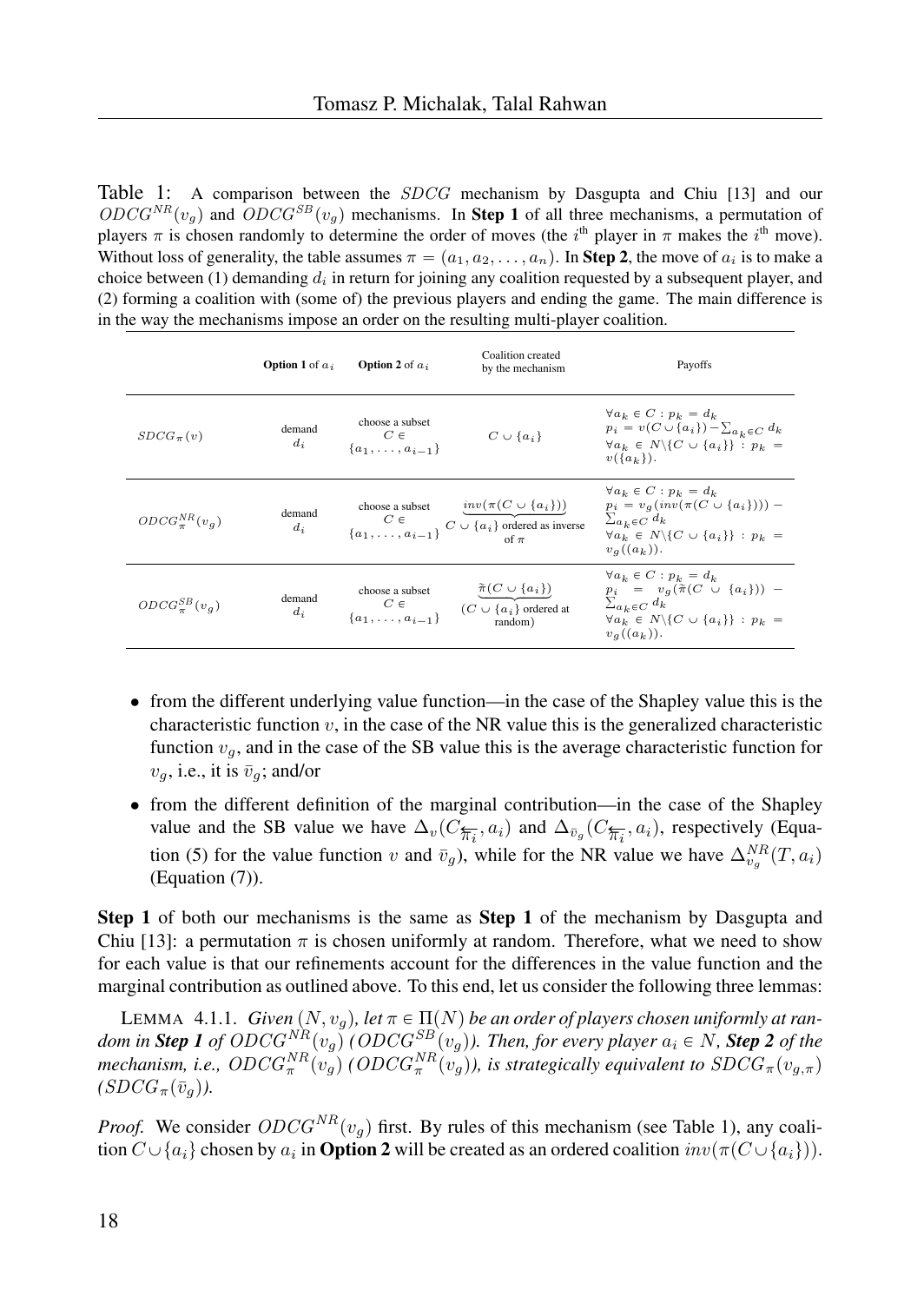Thus, the choices offered to  $a_i$  by  $ODCG^{NR}(v_q)$ , i.e., every  $inv(\pi(C \cup \{a_i\}))$  in the generalized characteristic function game  $v_q$ , are in fact equivalent to the choices offered to  $a_i$  by  $SDCG(v_{g,inv(\pi)})$ , i.e., every  $C \cup \{a_i\}$  in the characteristic function game  $v_{g,inv(\pi)}$ . This shows that Step 2 of  $ODCG^{NR}(v_q)$  is strategically equivalent to Step 2 of  $SDCG(v_{q,inv(\pi)})$ .

Turning now to  $ODCG^{SB}(v_q)$ , by rules of this mechanism (see again Table 1), any coalition  $C \cup \{a_i\}$  chosen by  $a_i$  in **Option 2** will be created as an ordered coalition  $(a_i, \tilde{\pi}(C))$ . Recall that  $\tilde{\pi}(C)$  denotes a randomly ordered coalition made of players in C. Since player  $a_i$ has to select C without knowing how it will be ordered, his rational behaviour is to consider the expected value of  $C \cup \{a_i\}$  over all possible orders of C, bearing in mind that he will be placed in the first position of the ordered coalition (as per the rules of the mechanism). This expected value is:

$$
\frac{1}{|C|!}\sum_{\tilde{\pi}\in\Pi(C)}v_g(\tilde{\pi}(C\cup\{a_i\})),
$$

which is precisely  $\bar{v}_q(C \cup \{a_i\})$  (see Section 3). Thus, the choices offered to  $a_i$  by  $ODCG^{SB}(v_q)$ , i.e., every  $(a_i, \tilde{\pi}(C))$  in the generalized characteristic function game  $v_g$ , are equivalent to the choices offered to  $a_i$  by  $SDCG(\bar{v}_g)$ , i.e., every  $C \cup \{a_i\}$  in the characteristic function game  $\bar{v}_g$ . This shows that  $\mathbf{Step\,2}$  of  $ODCG^{SB}(v_g)$  is strategically equivalent to  $\mathbf{Step\,2}$  of  $SDCG(\bar{v}_g)$ .

LEMMA 4.1.2. *Given a (strictly) convex ordered game*  $(N, v_q)$ *, and a permutation*  $\pi \in$  $\Pi(N)$ , the game  $(N, v_{q,\pi})$  is (strictly) convex.

*Proof.* We need to show that:

$$
v_{g,\pi}(C \cup \{a_i\}) - v_{g,\pi}(C) \quad (>) \geq v_{g,\pi}(D \cup \{a_i\}) - v_{g,\pi}(D), \quad \text{where } a_i \in N \setminus C \text{ and } D \subset C \subset N. \tag{15}
$$

To this end, observe that every member of  $D$  appears in  $C$ , and if a player,  $a_i$ , appears before another,  $a_i$ , in  $\pi(D)$ , then it will also appear before it in  $\pi(C)$ , as both coalitions are ordered according to  $\pi$ . Therefore, based on Definition 1, we have:  $\pi(D)\vec{\subset}\pi(C)$ . By a similar reasoning, we have  $\pi(C \cup \{a_i\}) \to \pi(D \cup \{a_i\})$ . This, as well as the fact that  $v_q$  is convex, implies the following (based on Definition 5):

$$
v_g(\pi(C \cup \{a_i\})) - v_g(\pi(C)) \ \ (>) \ \geqslant \ \ v_g(\pi(D \cup \{a_i\})) - v_g(\pi(D)). \tag{16}
$$

Moreover, by definition, we have  $v_{g,\pi}(C) = v_g(\pi(C))$  for every  $C \subseteq N$ . This, together with Equation (16), imply that Equation (15) holds.  $\Box$ 

**LEMMA** 4.1.3. *Given a (strictly) convex ordered game*  $(N, v<sub>a</sub>)$ *, and a permutation*  $\pi \in$  $\Pi(N)$ , the game  $(N, \bar{v}_q)$  is (strictly) convex.

*Proof.* We know from Lemma 4.2.1 that, for all  $\pi \in \Pi(N)$  and all  $a_i \in N$ , we have:

$$
v_{g,\pi}(C \cup \{a_i\}) - v_{g,\pi}(C) \geq v_{g,\pi}(D \cup \{a_i\}) - v_{g,\pi}(D),
$$

for every  $D \subset C \subset N \setminus \{a_i\}$ . Thus: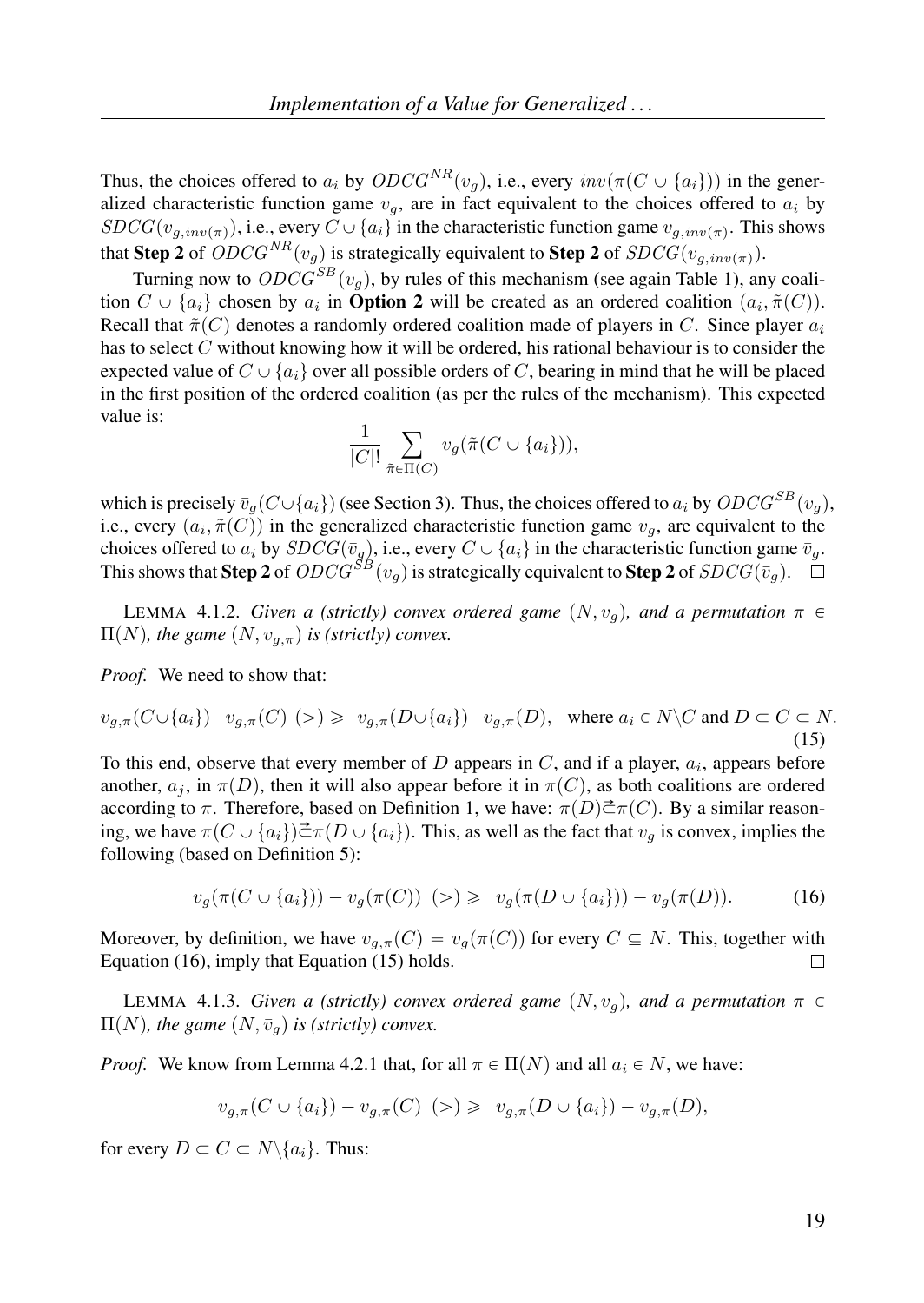$$
\frac{1}{|N|!} \sum_{\pi \in \Pi(N)} \left( v_{g,\pi}(C \cup \{a_i\}) - v_{g,\pi}(C) \right) \quad (>) \geq \frac{1}{|N|!} \sum_{\pi \in \Pi(N)} \left( v_{g,\pi}(D \cup \{a_i\}) - v_{g,\pi}(D) \right). \tag{17}
$$

Now observe that, for every coalition  $C \subseteq N$ , we have:

$$
\frac{1}{|N|!} \sum_{\pi \in \Pi(N)} \left( v_{\pi}(C) \right) = \frac{1}{|C|!} \sum_{\pi \in \Pi(C)} \left( v_{\pi}(C) \right) = \bar{v}_g(C). \tag{18}
$$

Equations (17) and (18) mean that:

$$
\overline{v}_g(C \cup \{a_i\}) - \overline{v}_g(C) \ \ (>) \ \geq \ \overline{v}_g(D \cup \{a_i\}) - \overline{v}_g(D).
$$

Next, building upon the above three lemmas, as well as the result of Dasgupta and Chiu [13], we prove the correctness of Theorem 1.

Dasgupta and Chiu [13] showed that, for a convex characteristic function game  $v$ , all the SPNE of their mechanism,  $SDCG(v)$ , result in the Shapley value in expectation. They also showed that in the equilibrium any player  $a_i$  in the randomly chosen order  $\pi$  (except for the last player) makes a demand that equals his contribution to the coalition consisting of all subsequent players in  $\pi$  (we will denote this coalition by  $C_{\overrightarrow{\pi_i}}$ ). For instance, given  $(\{a_1, a_2, a_3\}, v)$  and  $\pi = (a_2, a_1, a_3)$ , player  $a_2$  demands  $d_2 = \Delta_v(C_{\overline{n_2}}, a_2) = v(\{a_1, a_3\} \cup \{a_2\}) - v(\{a_1, a_3\}),$ and player  $a_1$  demands  $d_1 = \Delta_v(C_{\overline{\pi_1}}, a_1) = v(\{a_3\} \cup \{a_1\}) - v(\{a_3\})$ . The last player in  $\pi$ , i.e.,  $a_3$ , forms the grand coalition,  $\{a_1, a_2, a_3\}$ , and satisfies the demands of  $a_1$  and  $a_2$ , leaving him with a payoff equal to his marginal contribution to the empty set. That is,  $a_3$  receives:

$$
v(\{a_1, a_2, a_3\}) - d_2 - d_1 = v(\{a_3\}),
$$

or, equivalently,  $\Delta_v(C_{\overline{n_3}}, a_3) = v(\emptyset \cup \{a_3\}) - v(\emptyset)$ .

Then, since the following holds:

$$
\mathbb{E}[\Delta_{C_{\overline{\mathcal{H}}_i}^*,i}] = \frac{1}{|N|!} \sum_{\pi \in \Pi(N)} \Delta_v(C_{\overline{\mathcal{H}}_i}^*, a_i) = \frac{1}{|N|!} \sum_{\pi \in \Pi(N)} \Delta_v(C_{\overline{\mathcal{H}}_i}^*, a_i) m = \mathbb{E}[\Delta_{C_{\overline{\mathcal{H}}_i}^*,i}], \quad (19)
$$

the  $SDCG(v)$  mechanism implements the Shapley value in expectation (see Equation (4)).

From the above result of Dasgupta and Chiu, as well as Lemmas 4.2.1 and 4.2.1, it follows that, for a convex generalized characteristic function,  $v_q$ , all SPNE of our mechanism  $ODCG<sup>NR</sup>(v<sub>q</sub>)$  result in expectation in the following value:

$$
\phi_i^*(N, v_g) = \frac{1}{|N|!} \sum_{\pi \in \Pi(N)} \Delta_{v_{g,inv(\pi)}}(C_{\overline{\pi_i}}, a_i),
$$
\n(20)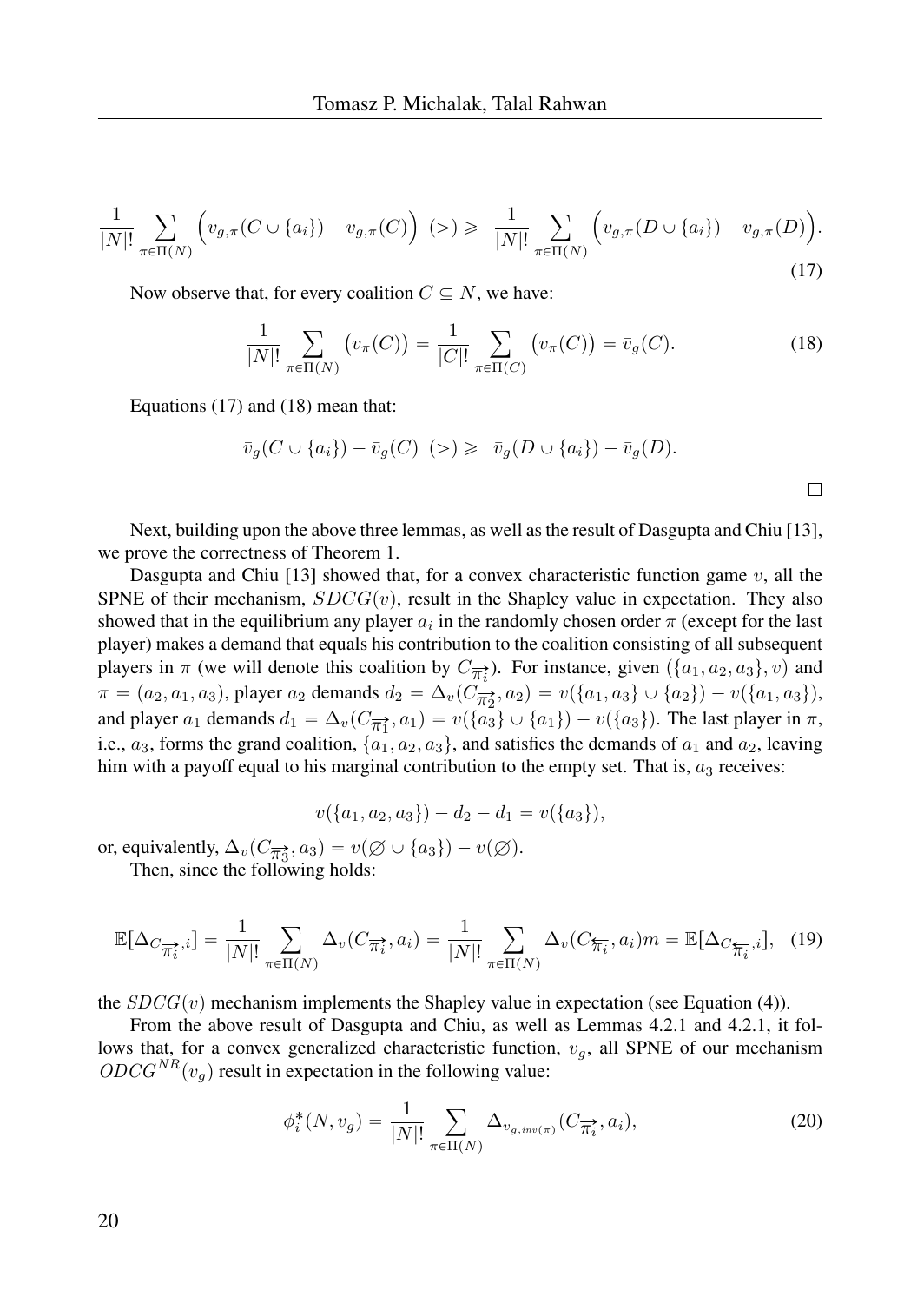while all SPNE of our mechanism  $ODCG^{SB}(v_q)$  result in expectation in:

$$
\phi_i^{**}(N, v_g) = \frac{1}{|N|!} \sum_{\pi \in \Pi(N)} \Delta_{\bar{v}_g}(C_{\overrightarrow{\pi_i}}, a_i). \tag{21}
$$

Equations (20) and (21) imply that, in order to prove Theorem 1, it suffices to prove that, the following two equations hold for all  $a_i \in N$ :

$$
\phi_i^*(N, v_g) = \frac{1}{|N|!} \sum_{\pi \in \Pi(N)} \Delta_{v_{g,inv(\pi)}}(C_{\overline{\pi_i^*}}, a_i) = \frac{1}{|N|!} \sum_{T \in \Pi(N)} \Delta_{v_g}^{NR}(T(a_i), a_i) = \phi_i^{NR}(N, v_g),
$$
\n(22)

and

$$
\phi_i^{**}(N, v_g) = \frac{1}{|N|!} \sum_{\pi \in \Pi(N)} \Delta_{\bar{v}_g}(C_{\overrightarrow{\pi_i}}, a_i) = \frac{1}{|N|!} \sum_{T \in \Pi(N)} \Delta_{\bar{v}_g}(C_{\overleftarrow{\pi_i}}, a_i) = \phi_i^{SB}(N, v_g). \tag{23}
$$

Since the correctness of Equation (23) is implied by Equation (19), it remains to prove the correctness of Equation (22). We will use the following lemma:

LEMMA 4.1.4. *Given*  $(N, v_g)$  and  $a_i \in N$ , there exists a bijection  $f_i : \Pi(N) \to \Pi(N)$  such *that for all*  $\pi \in N$ *:* 

$$
\Delta_{v_{g,inv(\pi)}}(C_{\overrightarrow{\pi_i}}, a_i) = \Delta_{v_g}^{NR}(\underbrace{f_i(\pi)(a_i)}_{=T(a_i)}, a_i). \tag{24}
$$

*Proof.* Let  $f_i$  be defined as follows: for every  $\pi = (a_{k_1}, \ldots, a_{k_{i-1}}, a_{k_i}, a_{k_{i+1}}, \ldots, a_{k_n}) \in$  $\Pi(N)$ , where  $a_{k_i} = a_i$ , we have  $f_i(\pi) = inv(\pi) = (a_{k_n}, \ldots, a_{k_{i+1}}, a_{k_i}, a_{k_{i-1}}, \ldots, a_{k_1})$ . For this bijection, the right hand side of Equation (24) becomes:

$$
\Delta_{v_g}^{NR}(f_i(\pi)(a_i),a_i) = \Delta_{v_g}^{NR}(inv(\pi)(a_i),a_i) = v_g((a_{k_n},\ldots,a_{k_{i-1}},a_{k_i})) - v_g((a_{k_n},\ldots,a_{k_{i-1}})).
$$

As for the left-hand side of Equation (24), we have:

$$
\Delta_{v_{g,inv(\pi)}}(C_{\overrightarrow{n_i}}, a_i) = v_{g,inv(\pi)}(C_{\overrightarrow{n_i}} \cup \{a_i\}) - v_{g,inv(\pi)}(C_{\overrightarrow{n_i}})
$$
  
=  $v_{g,inv(\pi)}(\{a_{k_i}, a_{k_{i+1}}, \dots, a_n\}) - v_{g,inv(\pi)}(\{a_{k_{i+1}}, \dots, a_{k_n}\}).$  (25)

Since, by definition, we have  $v_{q,\pi}(C) = v_q(\pi(C))$  for all  $C \subseteq N$ , we can rewrite Equation (25) as follows:

$$
\Delta_{v_{g,inv(\pi)}}(C_{\overrightarrow{n_i}}, a_i) = v_g(inv(\pi)(\{a_{k_i}, a_{k_{i+1}}, \dots, a_n\}) - v_g(inv(\pi)(\{a_{k_{i+1}}, \dots, a_{k_n}\}))
$$
  
=  $v_g((a_{k_n}, \dots, a_{k_{i-1}}, a_{k_i})) - v_g((a_{k_n}, \dots, a_{k_{i-1}})).$  (26)

Hence, Equation (24) holds.

This concludes the proof of Theorem 1.  $\Box$   $\Box$ 

 $\Box$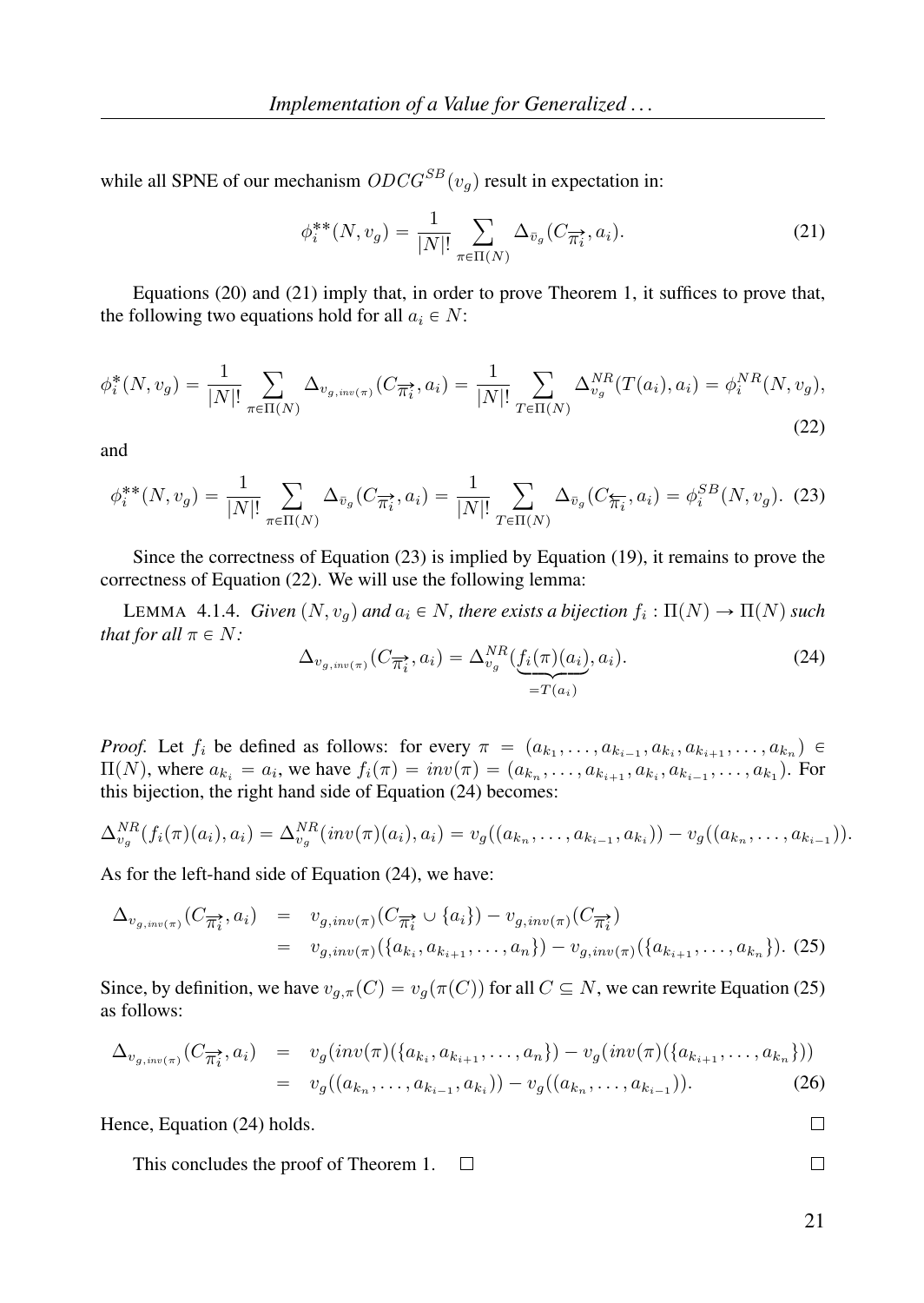Finally, we note that, based on Lemma 4.2.1, the equilibrium strategy from Dasgupta and Chiu [13] can be straightforwardly adapted to our  $ODCG^{NR}$  and  $ODCG^{SB}$  mechanisms (by replacing  $v(C)$  with  $v_g(inv(\pi(C \cup \{a_i\}))$  and  $\frac{1}{|C|!} \sum_{T \in \Pi(C \cup \{a_i\})} v_g(T)$ , respectively). The resulting equilibrium strategies are detailed in Appendix A.

## 5 Conclusions

Generalized characteristic function games are attracting increasing interest in the literature due to their manifold potential applications. In this article we the implementational aspects of these games. In particular, building upon the mechanism by Dasgupta and Chiu, we proposed the first mechanisms that implement the Nowak-Radzik value and the Sánchez-Bergantiños value.

#### Acknowledgments

Tomasz Michalak was supported by the European Research Council under Advanced Grant 291528 ("RACE").

## References

- [1] G. Chalkiadakis, E. Elkind, and M. Wooldridge. *Computational Aspects of Cooperative Game Theory*. Synthesis Lectures on Artificial Intelligence and Machine Learning. Morgan & Claypool Publishers, 2011.
- [2] A. Nowak and T. Radzik. The Shapley value for n-person games in generalized characteristic function form. *Games and Economic Behavior*, 6(1):150–161, 1994.
- [3] A. Rutherford, M. Cebrian, I. Rahwan, S. Dsouza, J. McInerney, V. Naroditskiy, M. Venanzi, N. R Jennings, E. Wahlstedt, S. U Miller, et al. Targeted social mobilization in a global manhunt. *PLOS One*, 8(9):e74628, 2013.
- [4] I. Rahwan, S. Dsouza, A. Rutherford, V. Naroditskiy, J. McInerney, M. Venanzi, N. R Jennings, and M. Cebrian. Global manhunt pushes the limits of social mobilization. *IEEE Computer*, 46(4):68–75, 2013.
- [5] E. Sánchez and G. Bergantinños. Coalitional values and generalized characteristic functions. *Mathematical Methods of Operations Research*, 49(3):413–433, 1999.
- [6] L. S. Shapley. A value for n-person games. In H.W. Kuhn and A.W. Tucker, editors, *In Contributions to the Theory of Games, volume II*, pages 307–317. 1953.
- [7] E. Sánchez and G. Bergantiños. On values for generalized characteristic functions. *OR Spektrum*, 19(3):229–234, 1997.
- [8] M. del Pozo, C. Manuel, E. González-Arangüena, and G. Owen. Centrality in directed social networks. a game theoretic approach. *Social Networks*, 33(3):191–200, 2011.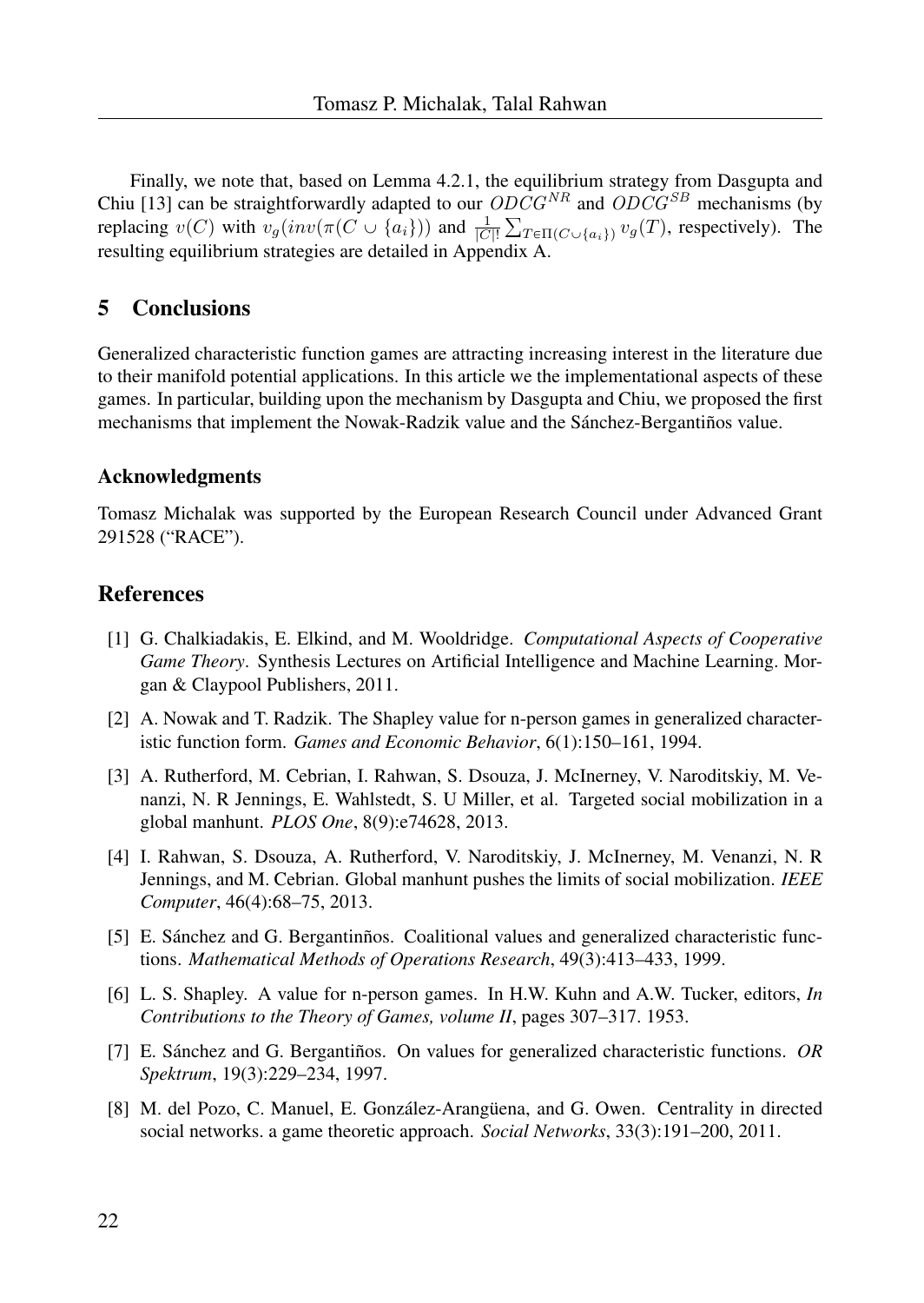- [9] R. Amer, José M. Giménez, and A. Magana. A ranking for the nodes of directed graphs based on game theory. *Proceedings in Applied Mathematics and Mechanics*, 7(1), 2007.
- [10] R. Amer, J. M. Giménez Pradales, and A. Magaña Nieto. Nodes of directed graphs ranked by solutions defined on cooperative games. In *XXXII Congreso Nacional de Estad´ıstica e Investigacion Operativa" ´* , pages 1–20, 2010.
- [11] S. J. Brams, H. Mutlu, and S. L. Ramirez. Influence in terrorist networks: From undirected to directed graphs. In *Studies in Conflict and Terrorism 29(7)*, 2006.
- [12] H. K. Lentz, T. Selhorst, and I. M. Sokolov. Spread of infectious diseases in directed and modular metapopulation networks. *Physical Review E*, 85:066111, Jun 2012.
- [13] A. Dasgupta and Y. S. Chiu. On implementation via demand commitment games. *International Journal of Game Theory*, 27(2):161–189, 1998.
- [14] F. Gul. Bargaining foundations of Shapley value. *Econometrica*, 57(1):81–95, 1989.
- [15] S. Hart and Z. Levy. Efficiency does not imply immediate agreement. *Econometrica*, 67(4):909–912, 1999.
- [16] R. A. Evans. Value, consistency, and random coalition formation. *Games and Economic Behavior*, 12(1):68–80, 1996.
- [17] D. Perez-Castrillo and D. Wettstein. Bidding for the surplus: A non-cooperative approach ´ to the Shapley value. *Journal of Economic Theory*, 100(2):274–294, 2001.
- [18] D. Perez-Castrillo and D. Wettstein. Implementation of the ordinal Shapley value for a ´ three–agent economy. *Economics Bulletin*, 3(48):1–8, 2005.
- [19] J. Vidal-Puga and G. Bergantinos. An implementation of the owen value. ˜ *Games and Economic Behavior*, 44(2):412–427, 2003.
- [20] Y. Ju and D. Wettstein. Bidding with coalitional externalities: A strategic approach to partition function form games. *European Meeting of the Econometric Society in Budapest, Hungary*, pages 1–17, 2007.
- [21] K. Hang P. Do and H. Norde. The Shapley value for partition function form games. *International Game Theory Review*, 09(02):353–360, 2007.
- [22] I. Macho-Stadler, D. Pérez-Castrillo, and D. Wettstein. Efficient bidding with externalities. *Games and Economic Behavior*, 57(2):304–320, 2006.
- [23] I. Macho-Stadler, D. Pérez-Castrillo, and D. Wettstein. Dividends and weighted values in games with externalities. *International Journal of Game Theory*, 39(1):177–184, March 2010.
- [24] R. van den Brink and Y. Funaki. Axiomatization and implementation of discounted Shapley values. Tinbergen institute discussion papers, Tinbergen Institute, July 2010.
- [25] G. Bergantinnos and E. Sánchez. Weighted Shapley values for games in generalized characteristic function form. *TOP: An Official Journal of the Spanish Society of Statistics and Operations Research*, 9(1):55–67, 2001.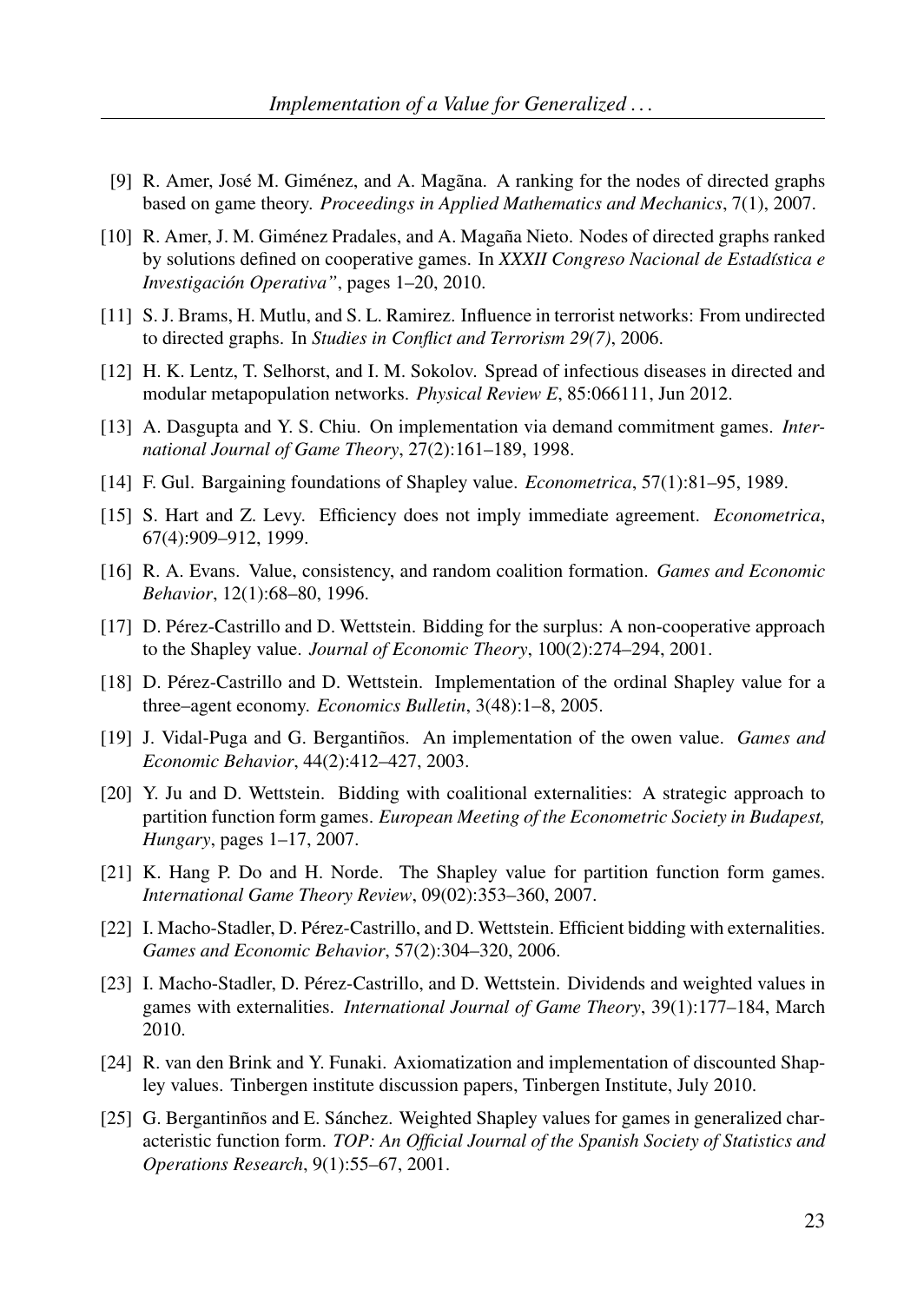- [26] R. Serrano. Fifty Years of the Nash Program, 1953-2003. Technical Report 2004-20, Brown University, 2004.
- [27] Y. Shoham and K. Leyton-Brown. *Multiagent Systems: Algorithmic, Game-Theoretic, and Logical Foundations*. Cambridge University Press, 2009.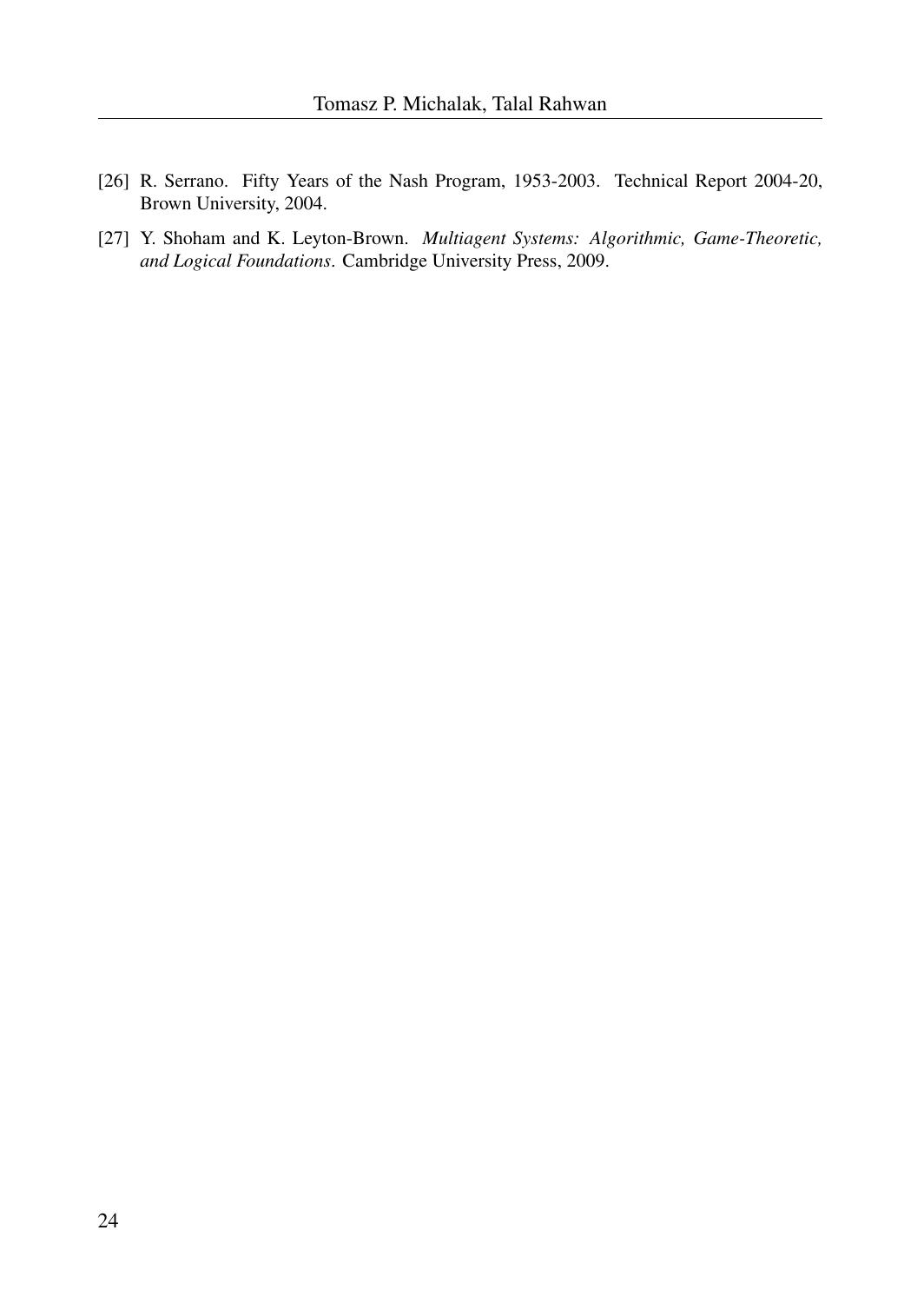# Appendix A: Strategies in the  $ODCG^{NR}(v_q)$  and  $ODCG^{SB}(v_q)$  mechanisms

In this appendix we present the equilibrium strategy of player  $a_i$ . It has two version; one for  $ODCG^{NR}(v_g)$ , denoted by  $\sigma_{\pi,i}^{NR}$ , and the other for  $ODCG^{SB}(v_g)$ , denoted by  $\sigma_{\pi,i}^{SB}$ . Before we introduce these strategies, we need to introduce additional notation. Let  $H_i = \mathbb{R}^{i-1}$  be the set of all possible histories that  $a_i$  may face; every history in  $H_i$  represents a unique set of demands  $(d_1, \ldots, d_{i-1})$ . Now, let  $a_i$  face the history  $h = (d_1, \ldots, d_{i-1})$  and let D be any subset of players from  $\{a_i, a_{i+1}, \ldots, a_n\}$ . We define  $M_{h,\pi}^{NR}(D)$  as follows:

$$
M_{h,\pi}^{NR}(D) = \max_{C \subseteq \{a_1, ..., a_{i-1}\}} \left\{ v_g(inv(\pi(D \cup C))) - \sum_{a_j \in C} d_j \right\}.
$$
 (27)

That is,  $M_{h,\pi}^{NR}(D)$  is the maximum payoff that coalition D can obtain for itself if it is allowed to choose a set of new members, denoted by  $C$ , from the players that precede  $a_i$ , bearing in mind that the mechanism will enforce the formation of  $inv(\pi(D\cup C))$ . Furthermore, for every  $j \in \{i, \ldots, n\}$ , let  $\mathcal{P}_{\pi}^{h}(i, j)$  denote the following linear program:

$$
\mathcal{P}_{\pi}^{h}(i,j) : \max_{d_i,\dots,d_j} d_i \quad \text{subject to:}
$$
\n
$$
d_{k_1} + \dots + d_{k_m} \geq M_{h,\pi}^{NR}(\{a_{k_1},\dots,a_{k_m}\})
$$
\nfor all  $k_1,\dots,k_m$  where  $i \leq k_1 < \dots < k_m \leq j$   
\nand  $d_i + \dots + d_j = M_{h,\pi}^{NR}(\{a_i,\dots,a_j\})$ .

In other words,  $\mathcal{P}_\pi^h(i,j)$  computes for players  $a_i, \ldots, a_j$  and characteristic function  $M_{h,\pi}^{NR}(\cdot)$  a core allocation that gives  $a_i$  the largest payoff. Next, we outline the conditions that characterize the *maximal* program for player  $a_i$ :

**Definition 6.** *Given a history*  $h = (d_1, \ldots, d_{i-1})$ , a program  $\mathcal{P}^h_{\pi}(i, j)$  for player  $a_i$  is called a *maximal program if:*

- there exists a solution  $(d_i, \ldots, d_j)$  for  $\mathcal{P}^h_\pi(i,j)$ , i.e. the program is feasible.<sup>3</sup>
- *no other feasible program*  $\mathcal{P}_{\pi}^h(i,k) : k \neq j$  *has a greater objective-function value*;
- *no other feasible program*  $\mathcal{P}_{\pi}^h(i,k)$  :  $k > j$  *has the same objective-function value.*

The above definition implies that every maximal program is unique. We are now ready to introduce our strategy. Recall that every  $a_i : 1 \leq i \leq n$  must choose between two options, either to specify a demand, or select a subset of  $\{a_1, \ldots, a_{i-1}\}$ , while  $a_n$  has only one option, which is to select a subset from  $\{a_1, \ldots, a_{n-1}\}\)$ . This implies that a strategy of  $a_i : 1 \leq i < n$ is a mapping from  $H_i$  to  $\mathbb{R} \cup 2^{\{a_1,\dots,a_{i-1}\}}$ , while a strategy of  $a_n$  is a mapping from  $H_n$  to  $2^{\{a_1,\ldots,a_{n-1}\}}$ . Our strategy,  $\sigma_{\pi,i}^{NR}$ , proceeds as follows:

<sup>&</sup>lt;sup>3</sup>We note that the trivial program  $\mathcal{P}^h_{\pi}(i,i)$  is always feasible.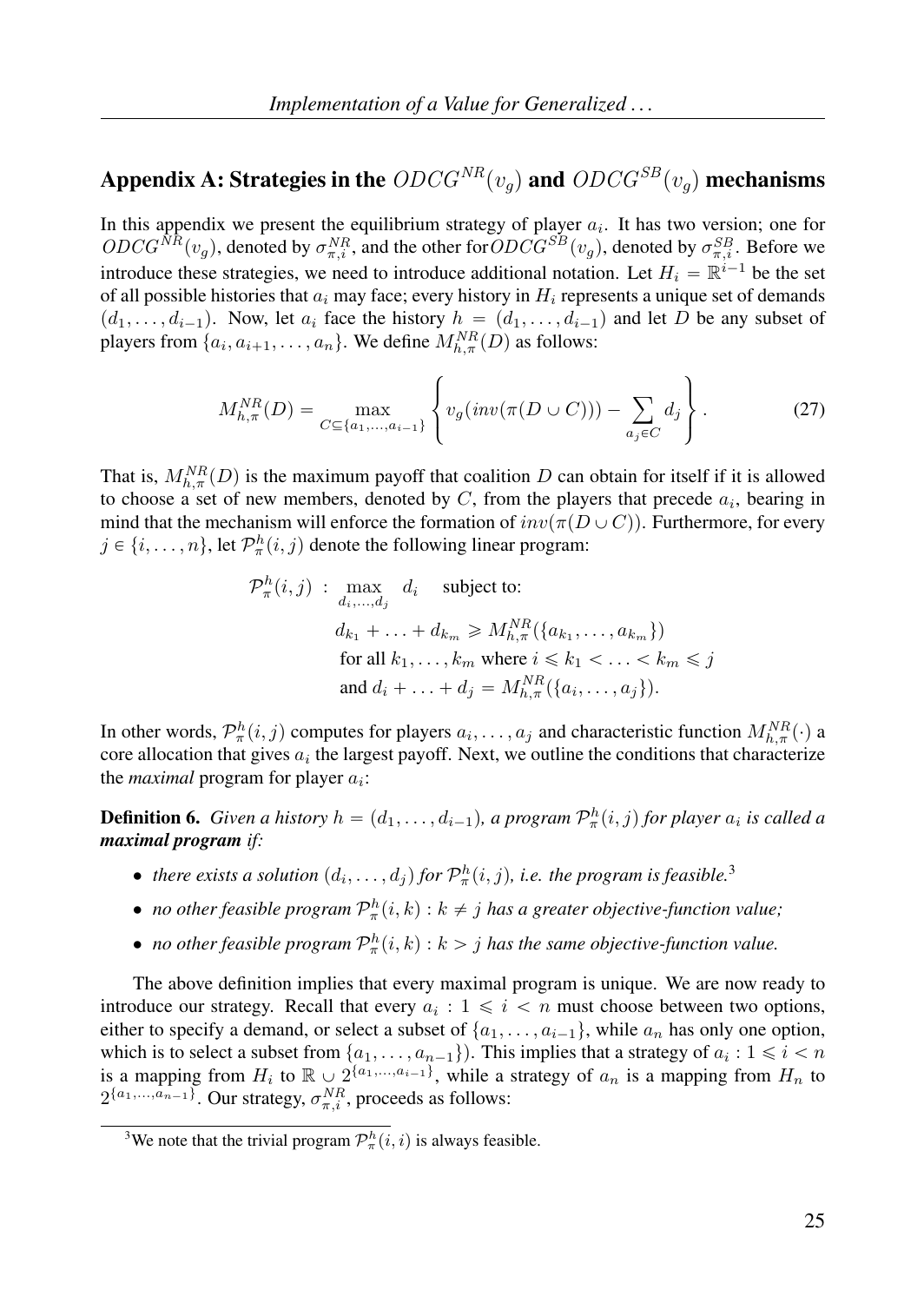- If  $\mathcal{P}_{\pi}^{h}(i, j)$  is maximal, where  $j > i$ , then demand the value of the objective function in  $\mathcal{P}^h_\pi(i,j)$
- If  $\mathcal{P}^h_{\pi}(i,i)$  is maximal, then form the ordered coalition  $inv(\pi(C^* \cup \{a_i\}))$ , where  $C^*$ solves:

$$
M_{h,\pi}^{NR}(\{a_i\}) = \max_{C \subseteq \{a_1, \dots, a_{i-1}\}} \left\{ v_g(inv(\pi(C \cup \{a_i\}))) - \sum_{a_j \in C} d_j \right\}.
$$
 (28)

If there are more than one such argmaxes, then following Dasgupta and Chiu [13] we adopt the lexicographic tie-breaking rule.

As for the strategy  $\sigma_{\pi,i}^{SB}$ , it is identical to  $\sigma_{\pi,i}^{NR}$  except for the following difference. Every  $M_{h,\pi}^{NR}(D)$  is replaced with  $M_{h,\pi}^{SB}(D)$ , which is defined as follows:

$$
M_{h,\pi}^{SB}(D) = \max_{C \subseteq \{a_1, \dots, a_{i-1}\}} \left\{ \frac{1}{|C|!} \sum_{T \in \Pi(C \cup \{a_i\})} v_g(T) - \sum_{a_j \in C} d_j \right\}.
$$
 (29)